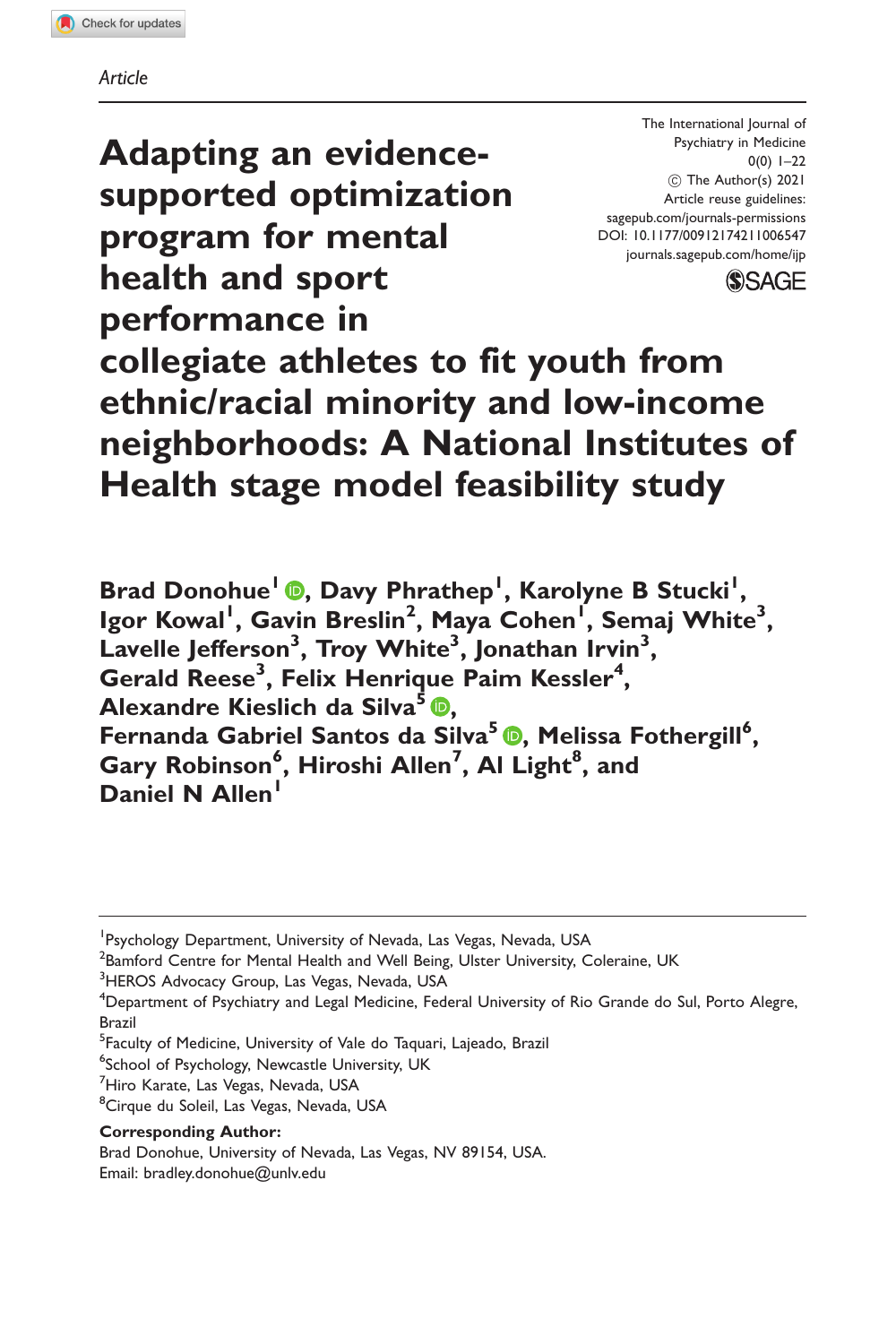### Abstract

The current study addresses the need to empirically develop effective mental health interventions for youth from ethnic/racial minority and low-income neighborhoods. Using Stage Model evaluation methods supported by the National Institutes of Health in the US to address underutilization of mental healthcare among racial/ ethnic minority youth, this feasibility study demonstrates empirical adaptation of an innovative sport-specific psychological intervention for use in youth from ethnic/racial minority and low-income neighborhoods. An international group of professionals familiar with sport performance and mental health intervention serving the target population experientially examined the adapted intervention protocols in workshops and provided feedback. Survey results indicated the professionals found the intervention components were easy to administer and likely to be safe, enjoyable, engaging and efficacious for youth mental health and sport performance. The protocols were revised based on feedback from these professionals and the intervention was examined in a case trial involving an Asian American youth who evidenced Social Anxiety Disorder. Case study results indicated the intervention could be implemented with integrity, and severity of psychiatric symptoms and factors interfering with sport performance decreased after intervention implementation. The participant's relationships with family, coaches and teammates were also improved.

### Keywords

mental health, ethnic/race, sport, treatment, healthcare disparity

There is a lack of quality mental health intervention available for youth from ethnic/racial minority and low-income neighborhoods despite these youth having significantly greater need for such services than youth from ethnic/ racial majority and higher-income neighborhoods.<sup>1,2</sup> Addressing this healthcare disparity through intervention development is a is a global priority.<sup>3–5</sup> Since the mid-1800s organizations such as the Young Men's Christian Association (YMCA) and Boys & Girls Clubs of America have used sport participation to engage youth from ethnic/racial minority and low-income neighborhoods into programming that is designed to assist physical and mental wellness.<sup>6</sup> Using sport to engage young people in health promotion programs has gained traction in recent years as 53% of high school students in the United States are estimated to be involved in organized sports with sport participation in ethnic/racial minority groups disproportionately increasing.<sup>7</sup>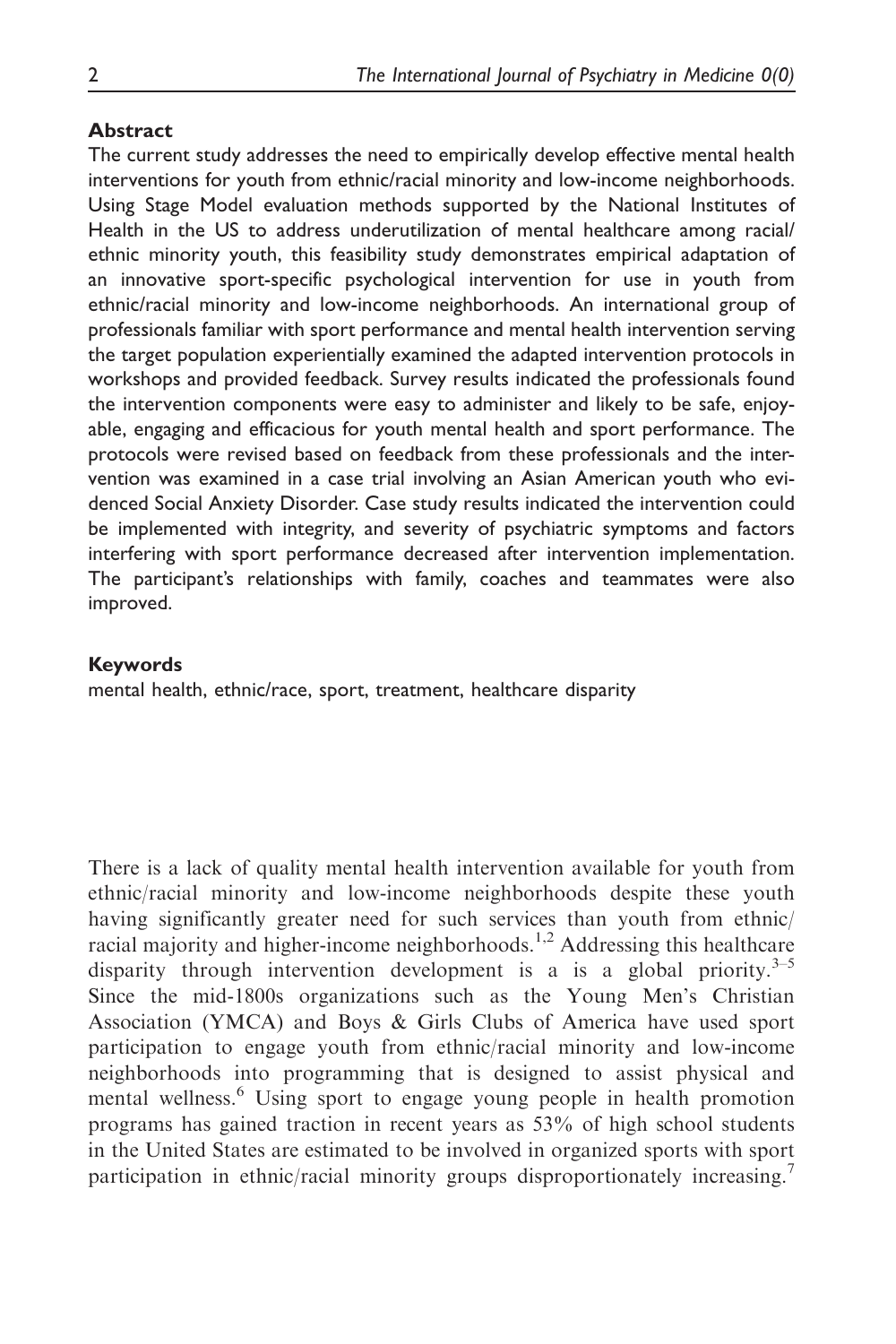When mental health disorders are recognized, cognitive behavior therapies have been indicated to be relatively successful in mainstream society.<sup>8</sup> However, their adaptation to youth from ethnic/racial minority and low-income neighborhoods has been relatively poor.<sup>9</sup> Therefore, adapting evidence-based cognitive behavior therapies to incorporate sport participation may be an effective strategy to reduce healthcare disparities in youth from ethnic/racial minority and lowincome neighborhoods.<sup>10,11</sup>

# Stage development of an optimization program for use in collegiate athletes

The Optimum Performance Program in Sports (TOPPS) was formally adapted from Family Behavior Therapy (FBT), an evidence supported treatment for substance abuse,<sup>12</sup> to concurrently address sport performance and mental health in diverse collegiate athletes.<sup>13</sup> The adaptation followed the Stage Model of intervention development, $14$  which is widely accepted among reviewers of research within the National Institutes of Health in the United States.<sup>15</sup> The model includes 6 stages of development: Stage 0 (basic research), Stage 1 (intervention generation/refinement/feasibility and pilot testing), Stage II (efficacy in research clinics), Stage III (efficacy in community clinics), Stage IV (effectiveness research in community settings), and Stage V (implementation and dissemination outcome research).

Thus far, the development of TOPPS in collegiate athletes has included stages 0, I and II. Stage 0 and IA included manual development; adapting Family Behavior Therapy intervention protocols to fit collegiate athletes based on the results of focus groups and iterative role-playing with experts to establish its reliability. Stage 1B was supported in an uncontrolled pre/post group evaluation of seven athletes who were diagnosed with substance use disorder,  $16$  with 29% of these athletes evidencing comorbid mental health disorders (i.e. usually mood or anxiety disorders). This stage of development also included several case trial examinations involving collegiate athletes with<sup>17–19</sup> and without<sup>20</sup> at least one diagnosed mental health condition (most often substance use, mood or anxiety disorders). In these trials no adverse events were found (suggesting TOPPS content and delivery was safe), intervention integrity of providers and intervention satisfaction of participants was rated very high, and mental health, substance use, relationship quality, and factors that directly interfere with sport performance outcomes were improved from baseline up to five-months postbaseline. Standardized intervention prompting checklists, and training workshop protocols were developed and assessed to be implemented with greater than 80% protocol adherence. Methods of recruitment and engagement were also standardized and determined to be preliminarily efficacious.<sup>21</sup>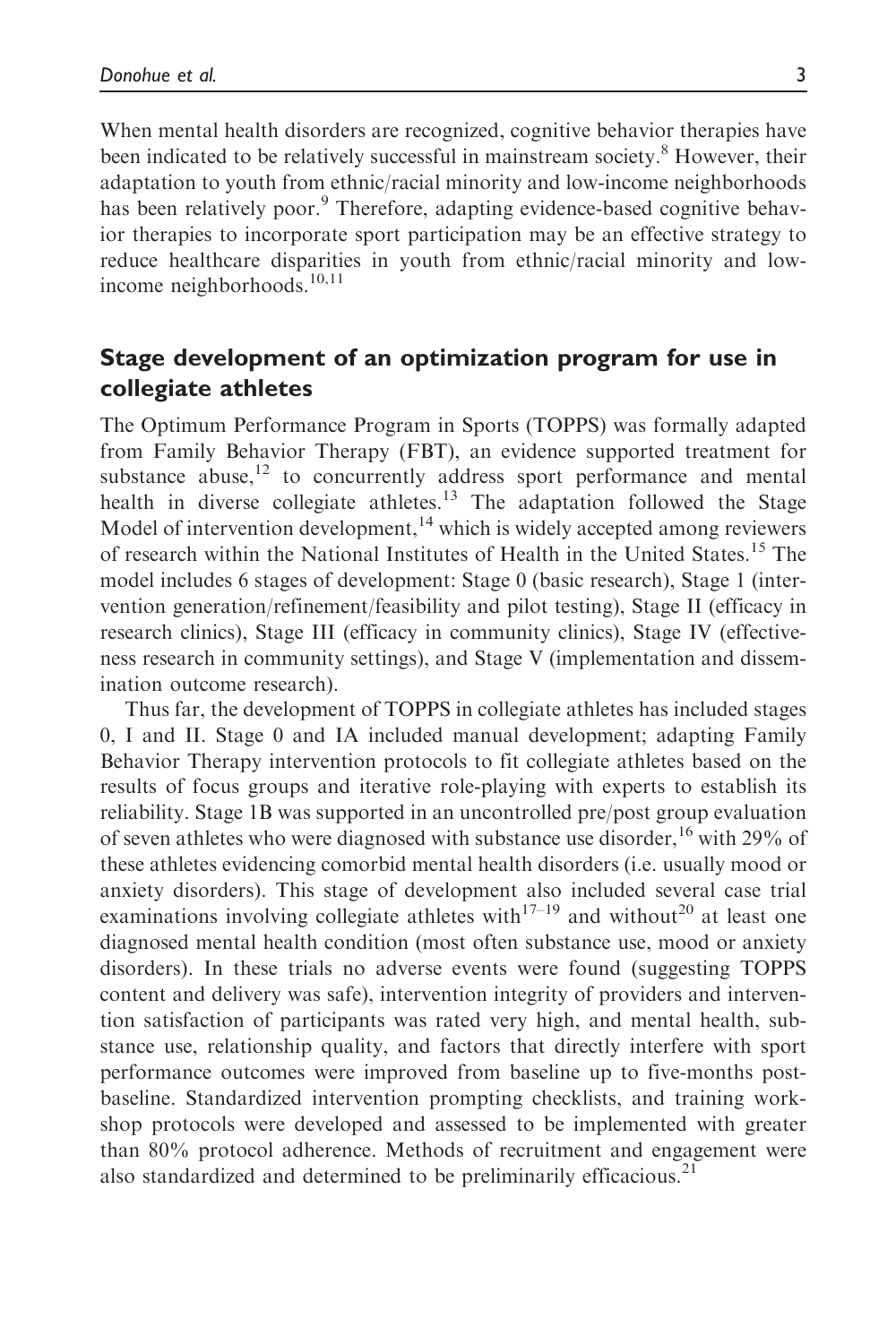Stage II was supported in a randomized clinical trial comparing TOPPS and campus counseling services as usual  $(SAU^{22})$  in 74 athletes; 59 (80%) evidenced a current or past mental health disorder (most often substance use, mood, and anxiety disorder). Providers were clinical psychology doctoral candidates. The trial incorporated (a) psychometrically validated interviews to assist diagnostic assessment, (b) urinalysis and hair follicle testing to assess illicit drug use, (c) structured interviews to assess therapeutic expectations, (d) intervention integrity assessment, (e) assessors blind to experimental assignment of participants, (f) intent to treat management of missing data, (g) assessment of postintervention consumer satisfaction/social validity, (h) and follow-up assessment up to 8-months post-randomization. The results of this trial demonstrated that participants in TOPPS significantly decreased psychiatric symptoms, factors interfering with performance in sport competition, training, and life outside of sport, and improved mood, overall happiness with significant others and contributions of significant others to sport performance more than participants in traditional campus counseling up to 8-months post-randomization (TOPPS was also more efficacious in decreasing substance use while in the program and consumer satisfaction and attendance). There were no between intervention group differences in the extent to which safe sexual behavior improved.

# Promise for TOPPS in youth from ethnic/racial minority and low-income neighborhoods

As indicated above, the intervention components of TOPPS are based in an evidenced-supported intervention (FBT) and this intervention has demonstrated greater effectiveness in youth than adults in reducing substance use and behavioral misconduct and improving school/work attendance and family relationships. The protocol of TOPPS includes strategies that have explicitly been indicated to increase access to behavioral healthcare in ethnic/racial minority youth and youth from low-income neighborhoods.<sup>23</sup> Family-based treatments have also been shown to do particularly well in ethnic/racial minority populations,<sup>24,25</sup> and scientists have stressed the importance of family involvement in athletes' mental health.<sup>26–29</sup> Therefore, TOPPS may be a viable intervention for youth from ethnic/racial minority and low-income backgrounds.

# Stage 1A TOPPS manual development for youth athletes

The first step in developing TOPPS for youth athletes involved refinement of its intervention protocols. Consistent with Goldstein et al.,<sup>30</sup> Stage 1A research methods involved two of the developers of TOPPS (1st and 19th authors) revising the TOPPS intervention facilitator manual that was effectively used in collegiate athletes to be conceptually relevant and developmentally sensitive for youth athletes. The manual includes 13 intervention protocols. Each protocol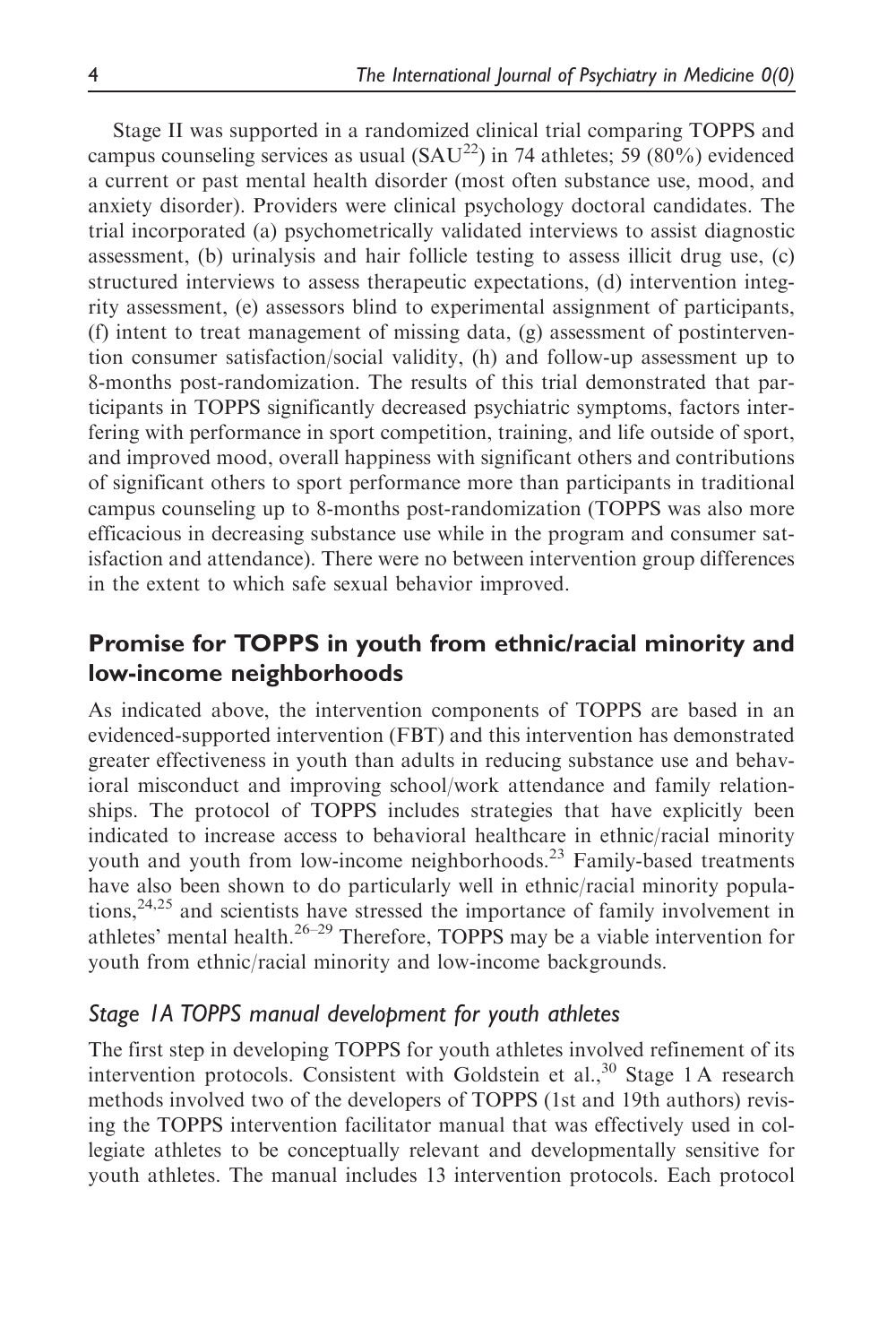checklist is used by providers to guide intervention implementation and includes a rationale for intervention, implementation instructions, and worksheets required to be completed during session. The protocols are used to instruct facilitator initiatives during intervention sessions and to assess the adherence of providers to protocol (i.e., percentage of intervention steps performed as per provider and independent rater). Research assistants with competitive sport backgrounds (2nd, 3rd, 4th, 6th authors) assisted the developers in this first phase of intervention adaptation (see Table 1 for intervention protocol content and prescribed content changes).

# Stage 1A adaptation of TOPPS manual for youth based on implementation experience of professionals

The adapted protocols were formally examined in two demonstrations, lasting three and four days, respectively. The first demonstration included a Sport and Exercise Psychologists from Northern Ireland  $(5<sup>th</sup>$  author) and England (16th author), and a professional coach from Cirque du Soleil in the United States (18th author). The second demonstration included 2 psychiatrists (12th, 13th) and a neurologist (14th author) from Brazil, a Sport and Exercise Psychologist from England (15th author), and an amateur and professional coach with experience as a former amateur world champion in karate from the United States (17th author). Consistent with Basch, $32$  diverse backgrounds of professionals from different countries were sought to provide important practical, cultural, and developmental insights for recommended adaptations of TOPPS protocols for youth athletes, inherently offering perspectives that can identify problems, explanations and solutions that might not have been considered otherwise.

Each demonstration involved the TOPPS developer providing an overview of the adapted intervention for youth using PowerPoint presentation and theoretical discussion and sequentially modeling each intervention protocol in the role of provider while professionals, along with research assistants, enacted youth athletes and their significant others. Professionals subsequently attempted each intervention component in groups consisting of the other professionals and research assistants enacting the role of youth athletes and their significant others. Step by step protocol checklists were used to maintain integrity and improve feedback about the intervention process.<sup>33</sup> Professionals were encouraged to suggest modifications at any time and noted by a scribe. The protocol checklists were modified based on the notes after initial discussion, culminating in group consensus. The developer initiated a brainstorming exercise after all intervention protocols were formally reviewed to generate any additional modification suggestions suitable for youth athletes.

In addition to qualitative review as described above, and consistent with Bowen et al.,  $34$  questionnaires were completed by the professionals to formally assess the extent to which they agreed or disagreed the refined youth athlete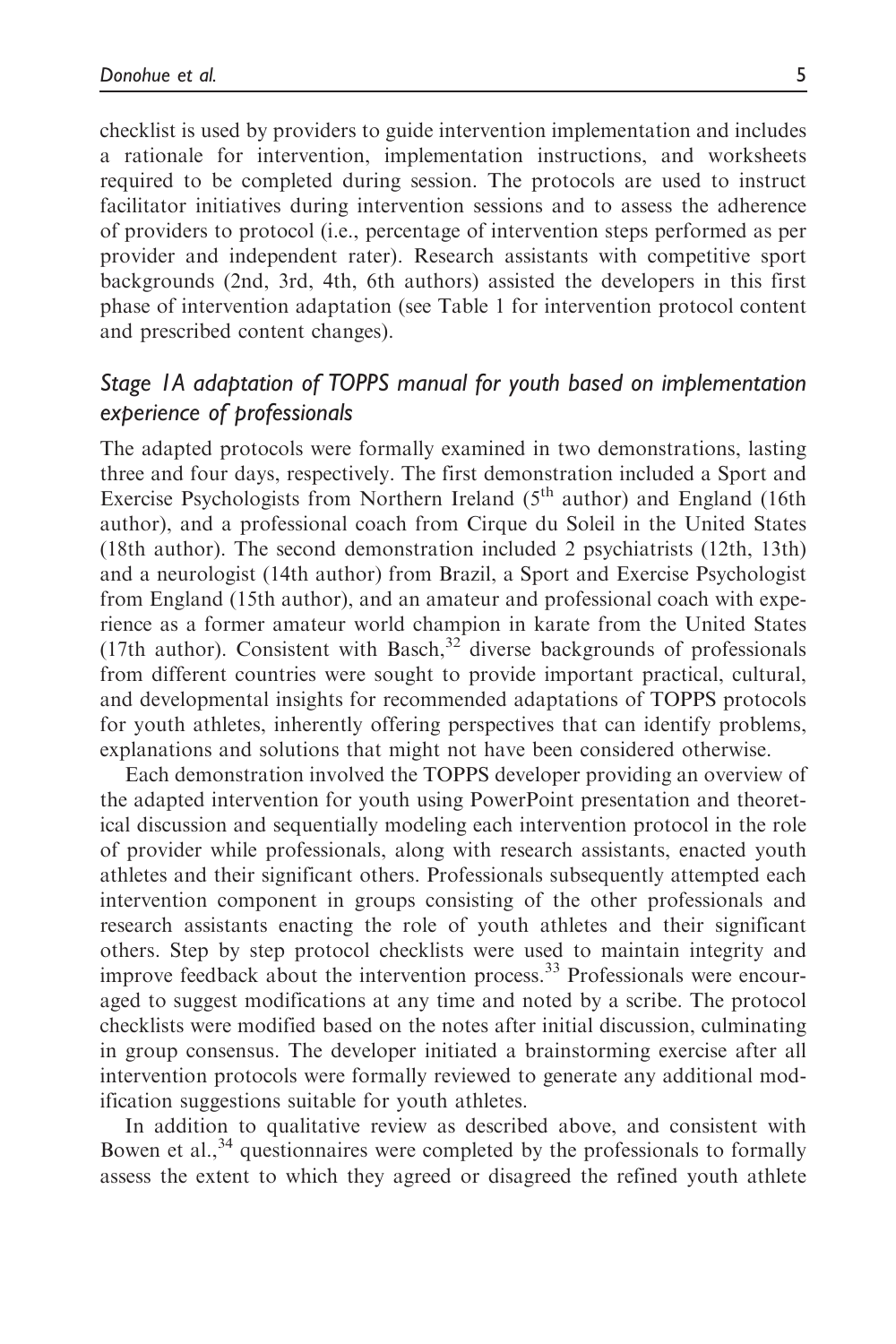| Therapeutic style and protocol<br>components                                                                                                                                                                                                        | Prescribed content changes                                                                                                                                                                                                |
|-----------------------------------------------------------------------------------------------------------------------------------------------------------------------------------------------------------------------------------------------------|---------------------------------------------------------------------------------------------------------------------------------------------------------------------------------------------------------------------------|
| Therapeutic Style: Passionate encourage-<br>ment, descriptive praise for actions and<br>character attributes, ignore undesired<br>behavior, use humor, behavioral<br>rehearsal, achievement-orientation.                                            | None.                                                                                                                                                                                                                     |
| Meeting agendas: Athletes determine which<br>intervention components to prioritize<br>with input from significant others; skill-<br>based exercise performed to assist<br>optimal preparation for an upcoming<br>important event                    | Significant others (particularly adults) have<br>greater say in intervention selection and<br>decision making and more modeling of<br>desired behavior.                                                                   |
| Performance Orientation: Content of each<br>intervention and general meeting struc-<br>ture/format reviewed, communication<br>guidelines established, optimization<br>approach to performance conceptual-<br>ized, review ambitions & expectancies. | Communication guidelines adapted to<br>facilitate greater deference to adults,<br>explanation of optimization model sim-<br>plified, less emphasis on specific<br>expectations and more emphasis on<br>general ambitions. |
| Cultural enlightenment: Semi-Structured<br>Interview for Ethnic and/or Sport<br>Consideration in Therapy Scale<br>(SSIECTS/SSIESCTS) <sup>31</sup> reviewed to<br>appreciate how ethnic and sport culture<br>impact intervention.                   | Greater encouragement from adult signifi-<br>cant others to provide cultural input<br>about earlier generations, and greater<br>self-disclosure from provider.                                                            |
| Dynamic goals and rewards: Assessment<br>findings reviewed to generate goals that<br>are monitored and contingently rein-<br>forced by significant otherss.                                                                                         | Appendix added, including generic exam-<br>ples of goals likely to be acceptable to<br>parents and youth (e.g., goal to "avoid<br>drug use" changed to "maintaining opti-<br>mum intake")                                 |
| Performance planning: Athletes and signifi-<br>cant others prioritize intervention<br>components to be delivered in subse-<br>quent meetings sequentially and cumu-<br>latively based on priority.                                                  | None                                                                                                                                                                                                                      |
| Goal inspiration: Athletes review negative<br>consequences of undesired thoughts and<br>behaviors while provider empathize and<br>prompt positive consequences for goal<br>achievement                                                              | Only positive consequences reviewed                                                                                                                                                                                       |
| Communication skills training: Athletes and<br>significant others prompted to exchange                                                                                                                                                              | Forms adjusted to include > significant<br>other input                                                                                                                                                                    |

Table 1. Intervention component changes by developer prior to experiential demonstrations with professionals.

(continued)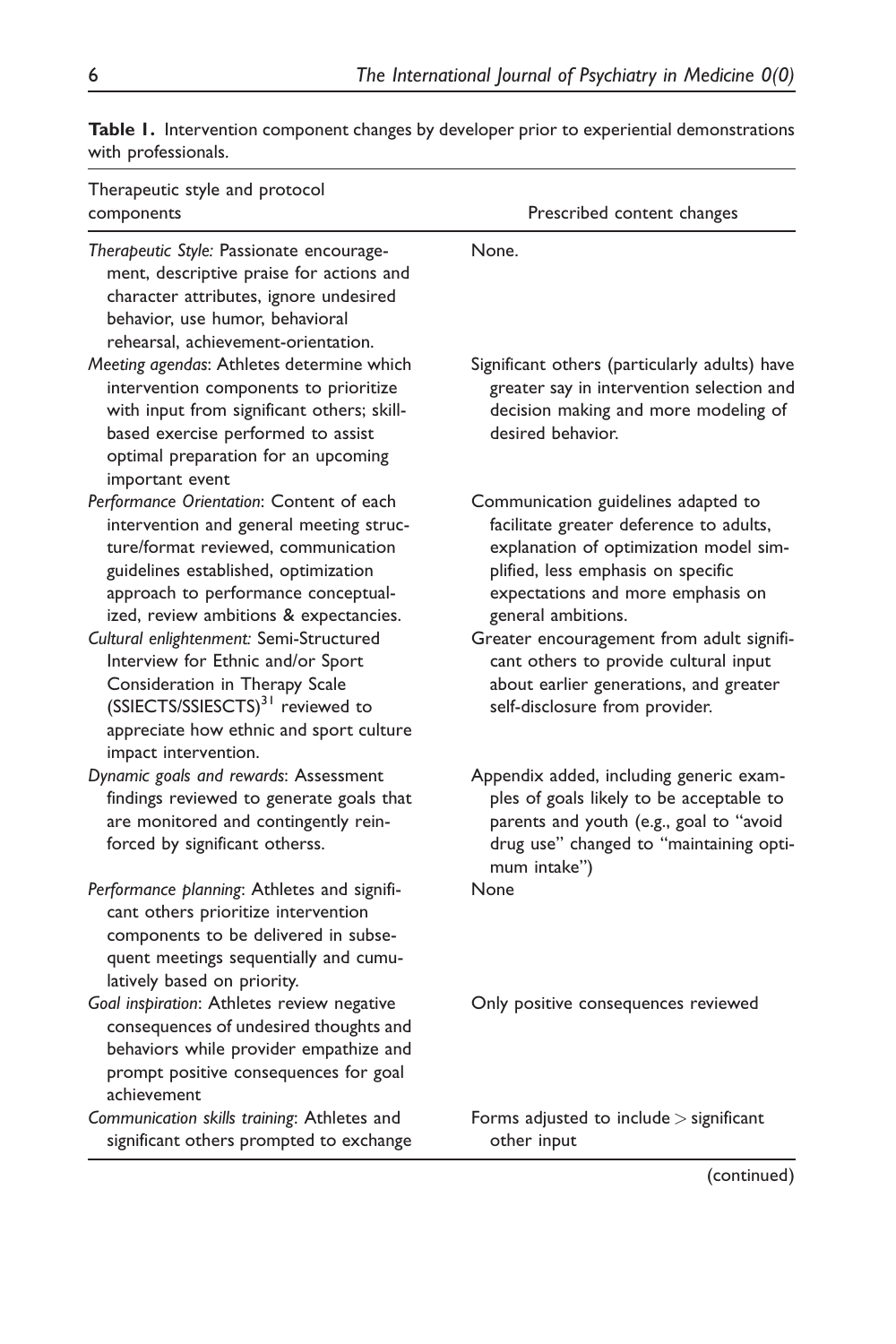### Table 1. Continued.

### Therapeutic style and protocol components Prescribed content changes

statements of appreciation and to initiate positive requests when disagreements or desired actions occur

- Dream Job: Athletes assisted in originating "dream job," potential goals & resources generated to assist ambitions, positive aspects of dream job reviewed.
- Job-getting skills training: Athletes taught to solicit job interviews utilizing effective strategies and to enhance job interviewing and application skills.
- Financial management: Athletes taught to determine their income and expenses using a financial worksheet, & taught to increase income and decrease expenses immediately and in future.
- Environmental control: Athletes brainstorm and record people, places, activities and emotions compatible and incompatible with goal attainment. Future meetings review optimum actions and thoughts that occurred or could have occurred.
- Self-control: Athletes taught to identify initial thoughts that eventually lead to undesired actions and engage in a series of alternative actions that facilitate goal accomplishment, including reviewing negative consequences associated with performance of undesired actions, cuecontrolled relaxation and diaphragmatic breathing, generation of goal-oriented actions.
- Meeting conclusion: At the end of each meeting athletes review beneficial aspects of skills practiced in meeting, methods of assuring completion of practice assignments, and how and who should be involved in next meeting.

- Focus more on developing aspects of dream job and prompting significant others to generate resources to assist youth in career development.
- More rationale specific to importance of soliciting job interviews, greater modeling and behavioral rehearsal of potential conversations regarding job solicitation calls and interviews.
- Adult significant others relied upon more heavily to clarify financial facts and provide meaningful realistic solutions.
- No changes in content although some prompts are developmentally different in worksheets used to generate scenarios (e.g., bars not applicable).
- There is greater emphasis on reviewing positive consequences for goal accomplishment and eliminating negative consequences associated with undesired actions.

None.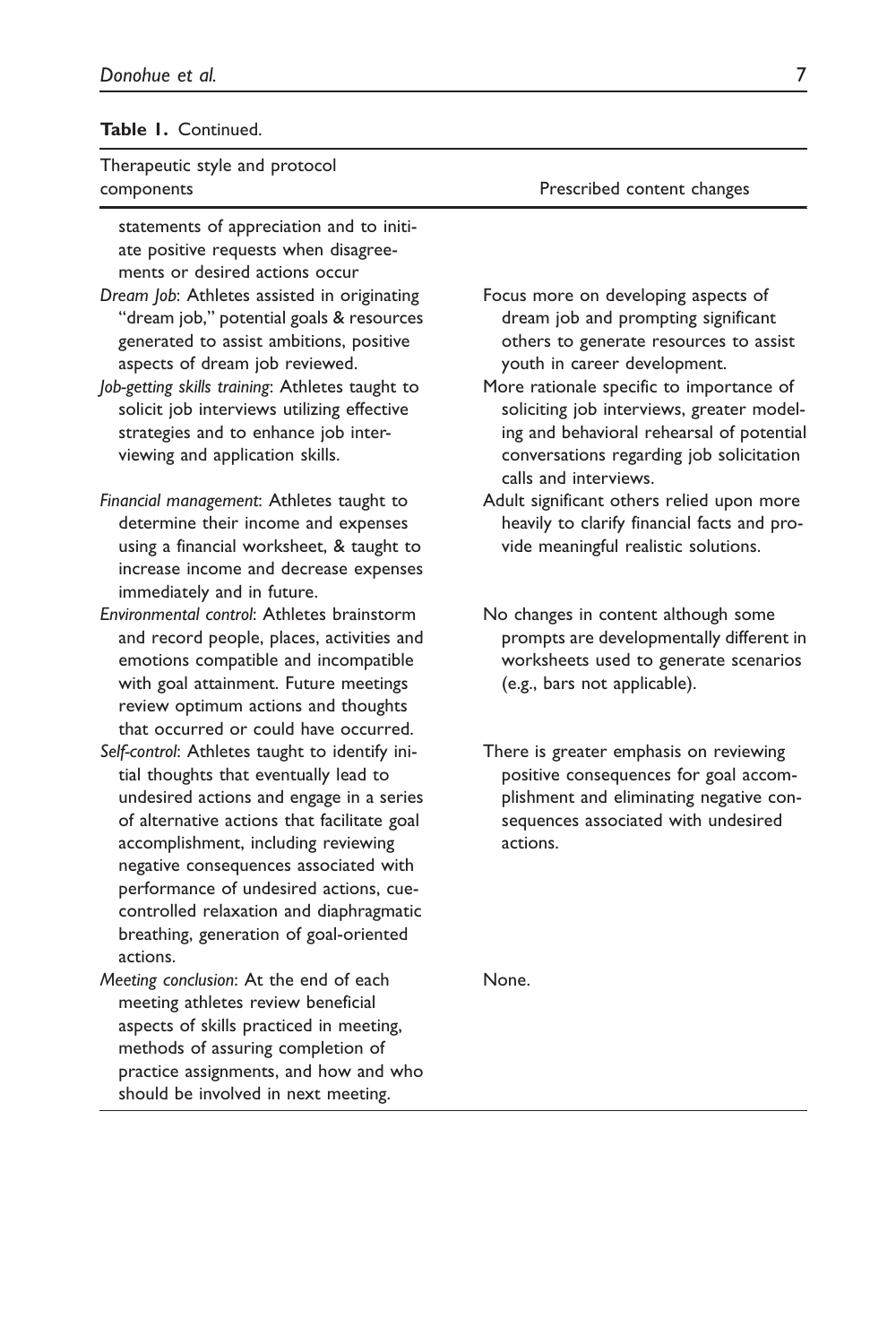version of TOPPS would be engaging, effective for enhancing sport performance and mental health, enjoyable to implement, safe to implement, and easy to administer. Ratings were completed using a Likert scale ranging from 1 (strongly disagree) to 7 (strongly agree). As indicated in Table 2, these results were positive, with mean scores ranging from 6.11 to 6.97 agreement (between very much and extremely agree). Professionals extremely agreed their feedback was considered during the demonstrations  $(M = 6.73, SD = 0.56)$ . Scores were noticeably lower in regards to their confidence to use  $(M = 5.4, SD = 0.55)$ and implement  $(M = 5.4, SD = 0.55)$  the protocols, and financial protocols (Dream Job, Job Getting Skills Training, Financial Management) were relatively low as compared with other intervention protocols in regards to expectations for sport performance efficacy ( $M = 5.6$  to 5.8). Collectively, these results suggest the interventions were appropriate for youth athletes, and that more intensive training may be necessary to assure protocol use in real-world settings. Although financial interventions were rated as being relatively low in expected sport performance efficacy, it is important to consider youth from low-income neighborhoods are likely to benefit from financial skill development, and these interventions may have indirect benefits on sport performance if financial concerns are successfully managed.<sup>35,36</sup> It is also important to indicate the standard deviations were relatively low across ratings, suggesting professionals reliably agreed with one another.

# Stage 1A adaptation of TOPPS manual for youth based on implementation experience of professionals with youth from ethnic/racial minority and lowincome neighborhoods

To facilitate determination of community acceptability and demand,  $34$  12 African American mental healthcare providers in the United States employed in a mental health agency (H.E.R.O.S. Advocacy Group, Las Vegas) were provided an overview of the TOPPS protocols for youth by one of the developers (1st author) using Microsoft PowerPoint presentation and theoretical discussion. After the presentation all providers reported that TOPPS appeared to be appropriate for youth in ethnic/racial minority and low-income neighborhoods, and the attendees agreed to sample the protocols with African American youth who participated in sports from low-income neighborhoods. Two research assistants then trained four of these professionals in performance orientation, dynamic goals and rewards, performance planning, appreciation exchange, goal inspiration, financial management and performance timeline interventions using the youth adapted protocol checklists, modeling and behavioral rehearsal. The professionals subsequently implemented these intervention protocols with four African American youth in their facility (located in a low-income neighborhood). A research assistant assessed the professionals' intervention integrity by dividing the number of intervention steps performed during implementation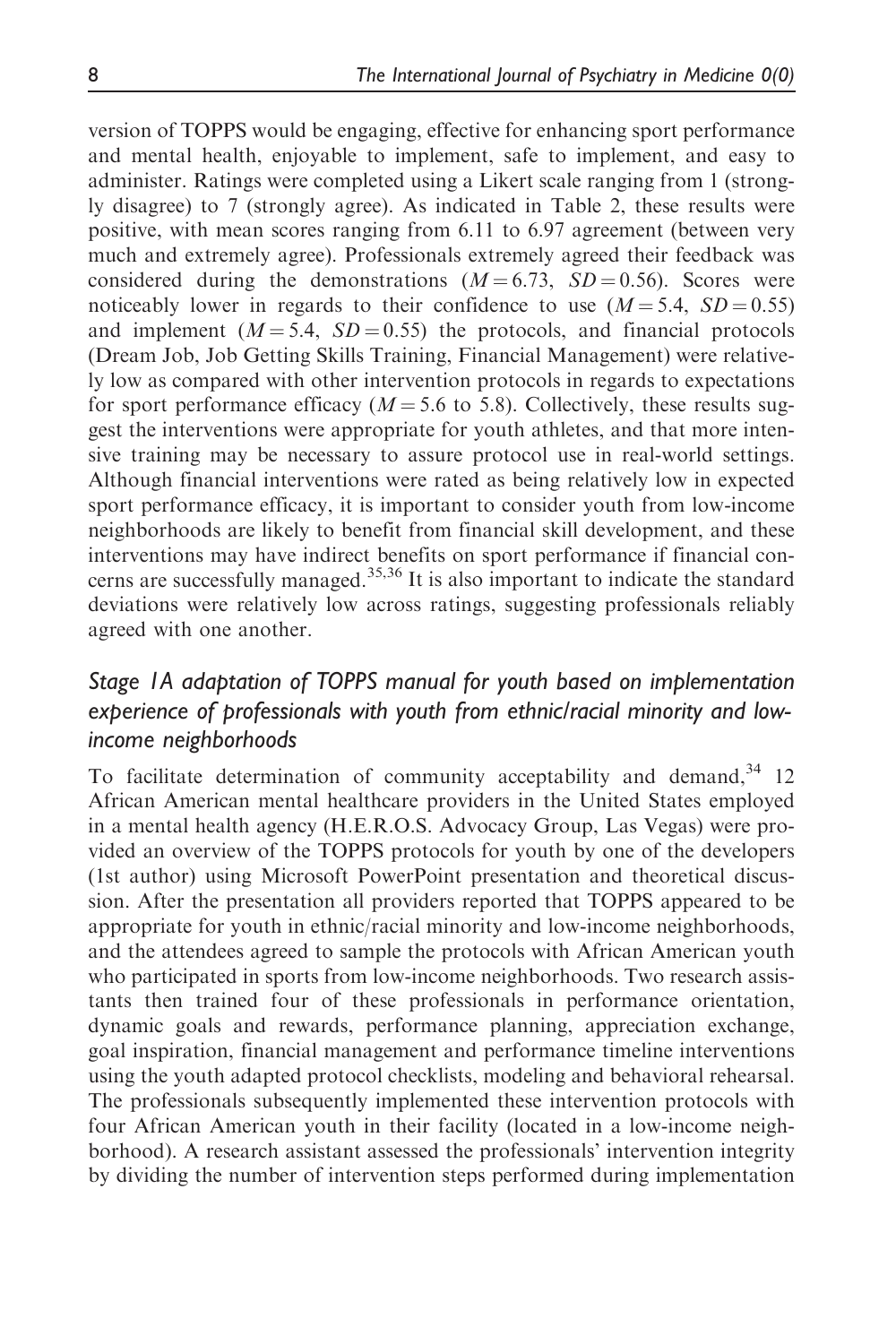| $\frac{1}{7}$               |
|-----------------------------|
|                             |
|                             |
|                             |
|                             |
|                             |
|                             |
|                             |
|                             |
|                             |
|                             |
|                             |
|                             |
|                             |
|                             |
| بالا متحضة طاحات والمستحيلة |
|                             |
|                             |
|                             |
|                             |
|                             |
| .<br>.<br>.<br>.            |
|                             |
|                             |
|                             |
|                             |
|                             |
| 112770                      |
|                             |
|                             |
|                             |
| :<br>;<br>;                 |
|                             |
|                             |
|                             |
|                             |
|                             |
|                             |
|                             |
|                             |
| i<br>.                      |
|                             |
|                             |
|                             |
|                             |

|                                             |      | This intervention              |      |                                  |      | This intervention               |      | This intervention               |      |                           |      |                                          |      |                                            |                          |                                                          |
|---------------------------------------------|------|--------------------------------|------|----------------------------------|------|---------------------------------|------|---------------------------------|------|---------------------------|------|------------------------------------------|------|--------------------------------------------|--------------------------|----------------------------------------------------------|
|                                             |      | component is                   |      |                                  |      | component is                    |      | component is                    |      | This intervention         |      | This intervention                        |      | I feel my feedback was                     |                          |                                                          |
|                                             |      | likely to be                   |      | This intervention                |      | likely to be                    |      | likely to be                    |      | component is              |      | component is                             |      | taken into consideration                   | Average total            |                                                          |
|                                             |      | implement with<br>enjoyable to |      | likely to engage<br>component is |      | youth athlete<br>effective with |      | youth athlete<br>effective with |      | likely to be<br>safe with |      | administered with<br>likely to be easily |      | in the improvement<br>of this intervention | intervention<br>for each |                                                          |
| Intervention                                |      | youth athletes                 |      | youth athletes                   |      | mental health                   |      | sport performance               |      | youth athletes            |      | youth athletes                           |      | component                                  | component                |                                                          |
| component                                   | Σ    | S                              | Σ    | SD                               | ξ    | SD                              | ξ    | SD                              | ξ    | SD                        | ξ    | SD                                       | ξ    | SD                                         | Σ                        | SD                                                       |
| Appreciation<br>Exchange                    | 7.00 | 0.00                           | 6.80 | 0.45                             | 6.80 | 0.55                            | 6.40 | 0.45                            | 6.80 | 0.45                      | 6.60 | 0.55                                     | 6.60 | 0.55                                       | 6.71                     | 0.20                                                     |
| Dream Job                                   | 6.20 | 0.84                           | 6.60 | 1.22                             | 6.00 | 1.30                            | 5.80 | 0.45                            | 6.80 | 0.45                      | 6.80 | 0.45                                     | 6.40 | 0.89                                       | 6.37                     | 0.39                                                     |
| Development<br>and Rewards<br>Dynamic Goals | 6.80 | 0.45                           | 6.40 | 0.89                             | 6.40 | 0.89                            | 6.60 | 0.89                            | 6.60 | 0.89                      | 7.00 | 0.00                                     | 6.80 | 0.45                                       | 6.66                     | 0.22                                                     |
| Environmental                               | 6.60 | 0.55                           | 6.80 | 0.55                             | 6.60 | 0.45                            | 6.80 | 0.00                            | 7.00 | 0.00                      | 7.00 | 0.00                                     | 6.80 | 0.45                                       | 6.80                     | 0.16                                                     |
| Control<br>Financial                        | 5.80 | 0.84                           | 5.80 | 0.84                             | 6.20 | 1.14                            | 5.60 | 0.89                            | 6.40 | 0.89                      | 6.80 | 0.45                                     | 6.20 | 0.84                                       | $\frac{1}{3}$            | 0.41                                                     |
| Management                                  |      |                                |      |                                  |      |                                 |      |                                 |      |                           |      |                                          |      |                                            |                          |                                                          |
| Goal Inspiration                            | 6.80 | 0.45                           | 6.80 | 0.55                             | 6.40 | 0.55                            | 6.60 | 0.89                            | 6.60 | 0.89                      | 6.80 | 0.45                                     | 6.40 | 0.89                                       | 6.63                     | 0.18                                                     |
| Job Getting Skills                          | 6.00 | $\frac{8}{1}$                  | 6.00 | 0.45                             | 6.80 | <b>1.95</b>                     | 5.60 | 0.89                            | 6.60 | 0.89                      | 6.80 | 0.45                                     | 6.60 | 0.89                                       | 6.34                     | 0.47                                                     |
| Performance                                 | 7.00 | 0.00                           | 7.00 | 0.45                             | 6.80 | 0.00                            | 7.00 | 0.00                            | 7.00 | 0.00                      | 7.00 | 0.00                                     | 7.00 | 0.00                                       | 6.97                     | 0.08                                                     |
| Performance<br>Planning                     | 6.80 | 0.45                           | 7.00 | 0.55                             | 6.60 | 0.45                            | 6.80 | 0.00                            | 7.00 | 0.00                      | 7.00 | 0.00                                     | 6.80 | 0.45                                       | 6.86                     | 0.15                                                     |
| Timeline                                    |      |                                |      |                                  |      |                                 |      |                                 |      |                           |      |                                          |      |                                            |                          |                                                          |
| Performance                                 | 6.80 | 0.45                           | 6.80 | 0.45                             | 6.80 | 0.45                            | 6.80 | 0.00                            | 7.00 | 0.00                      | 7.00 | 0.00                                     | 7.00 | 0.00                                       | 6.89                     | $\frac{1}{\circ}$                                        |
| Orientation                                 |      |                                |      |                                  |      |                                 |      |                                 |      |                           |      |                                          |      |                                            |                          |                                                          |
| Positive Request                            | 6.40 | 0.89                           | 6.40 | 0.55                             | 6.40 | 0.55                            | 6.40 | 0.89                            | 6.40 | 0.89                      | 6.40 | 0.89                                     | 6.80 | 0.45                                       | 6.46                     |                                                          |
| Self-Control                                | 6.80 | 0.45                           | 6.80 | 0.45                             | 6.80 | 0.45                            | 6.80 | 0.00                            | 7.00 | 0.00                      | 6.80 | 0.45                                     | 7.00 | 0.00                                       | 6.86                     | $\begin{array}{c}\n 15 \\ -2 \\ -1 \\ -1 \\ \end{array}$ |
| Last Meeting                                | 6.80 | 0.45                           | 6.80 | 0.00                             | 7.00 | 0.00                            | 7.00 | 0.00                            | 7.00 | 0.00                      | 7.00 | 0.00                                     | 6.80 | 0.45                                       | 6.91                     |                                                          |
| Generalization                              |      |                                |      |                                  |      |                                 |      |                                 |      |                           |      |                                          |      |                                            |                          |                                                          |
| Performance                                 | 6.60 | 0.55                           | 6.80 | 0.45                             | 6.80 | 0.55                            | 6.60 | 0.00                            | 7.00 | 0.00                      | 6.80 | 0.45                                     | 7.00 | 0.00                                       | 6.80                     | 0.16                                                     |
| Progress                                    |      |                                |      |                                  |      |                                 |      |                                 |      |                           |      |                                          |      |                                            |                          |                                                          |
| Review                                      |      |                                |      |                                  |      |                                 |      |                                 |      |                           |      |                                          |      |                                            |                          |                                                          |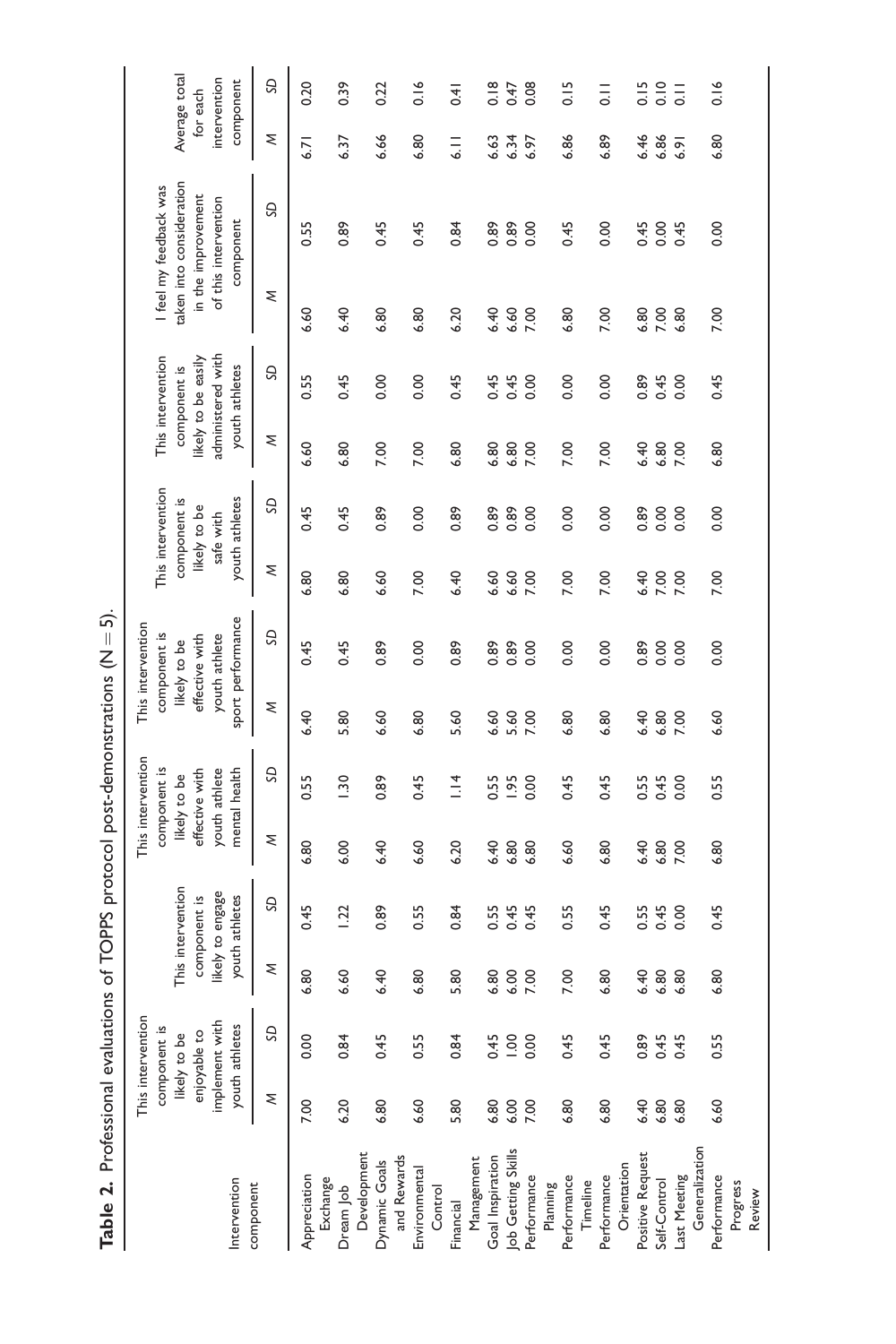by the total number of intervention steps possible and multiplying this dividend by 100. The percentage of items performed for each intervention ranged from 83 to 100%, and reliability scores were acceptable (all scores >.80% agreement), demonstrating providers could implement TOPPS with integrity, demonstrating providers could implement TOPPS with integrity. No adverse events were reported, indicating the intervention could be implemented safely.

Feedback was obtained from three of the four professionals after implementation. The research team adapted the protocols until consensus with providers was obtained. At the conclusion of intervention implementation, providers completed the same evaluation that was administered after the previous demonstration with the other professionals. As can be seen in Table 3, the intervention protocols were rated positively and consistently with the previous group of professionals; with mean scores for all intervention protocols between 5.52 and 6.94 in agreement (agree to extremely agree). Revisions to protocol were performed consistent with both verbally expressed and qualitative statements.

# Stage 1B, case trial with an Asian American youth evidencing a mental health condition

To assess safety, implementation adherence and initial efficacy of the youth protocol a single case trial was performed.<sup>34</sup> This trial involved 4-months of TOPPS with an Asian American 16-year-old athlete and her parents (pre-, post-, 1-month follow-up case trial design; 12 intervention sessions each scheduled to last 60 minutes).

Baseline assessment. The participant's primary concern was "anxiety in social situations and extreme shyness," as reported by the participant's parent. Baseline consisted of a semi-structured clinical interview (Kiddie Schedule for Affective Disorders and Schizophrenia) $37$  that was adapted for the Diagnostic and Statistical Manual for Mental Health Disorders 5th edition,<sup>38</sup> and a battery of validated measures of psychiatric symptomology, factors interfering with sport performance, youth internalizing and externalizing behavior disorders, mood, and suicidal ideation (see left column of Table 4 for outcome measures).

Throughout the baseline interview the participant was extremely polite, reserved, and evidenced diminished eye contact with the assessor. The participant reported that she had very few friends, and her mother reported that this was due to their family "moving a lot" to accommodate her father's participation in the military. Indeed, her mother reported that she had restricted opportunities to establish intimate friendships with other children and was often bullied by classmates. The participant reported feelings of isolation, and she frequently ruminated about her faults in relating with other teenagers. Her father was frequently absent from the home, and within a month before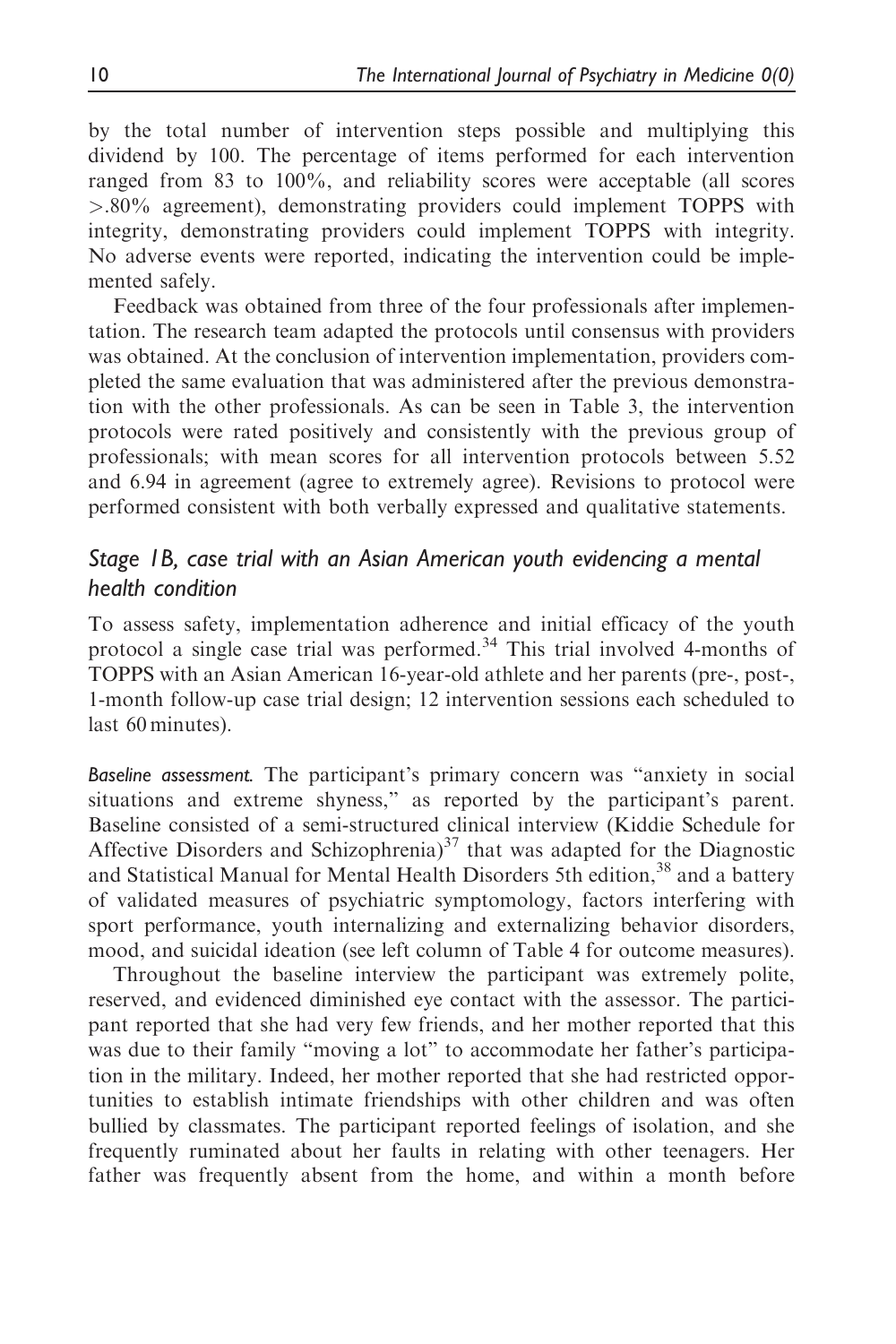| Table 3. Results of professionals' |      |                                                                                                       |        |                                                                  |      |                                                                                                       |      | evaluations of TOPPS protocol post-implementation with youth in community setting (N $=$ 3).              |      |                                                                                  |      |                                                                                                                      |      |                                                                                             |                                                        |      |                                                                                                                                                                                                                                                                                                                                                          |
|------------------------------------|------|-------------------------------------------------------------------------------------------------------|--------|------------------------------------------------------------------|------|-------------------------------------------------------------------------------------------------------|------|-----------------------------------------------------------------------------------------------------------|------|----------------------------------------------------------------------------------|------|----------------------------------------------------------------------------------------------------------------------|------|---------------------------------------------------------------------------------------------|--------------------------------------------------------|------|----------------------------------------------------------------------------------------------------------------------------------------------------------------------------------------------------------------------------------------------------------------------------------------------------------------------------------------------------------|
| Intervention<br>component          |      | This intervention<br>implement with<br>youth athletes<br>component is<br>enjoyable to<br>likely to be | likely | This intervention<br>to engage<br>youth athletes<br>component is |      | This intervention<br>youth athlete<br>component is<br>mental health<br>effective with<br>likely to be |      | youth athlete sport<br>This intervention<br>component is<br>effective with<br>performance<br>likely to be |      | This intervention<br>youth athletes<br>component is<br>likely to be<br>safe with |      | easily administered of this intervention<br>with youth athletes<br>This intervention<br>component is<br>likely to be |      | the improvement<br>consideration in<br>feedback was<br>component<br>taken into<br>I feel my | Average total<br>intervention<br>component<br>for each |      | Qualitative responses                                                                                                                                                                                                                                                                                                                                    |
|                                    | ξ    | SD                                                                                                    | ξ      | S                                                                | ξ    | SD                                                                                                    | ξ    | SD                                                                                                        | ξ    | SD                                                                               | ξ    | SD                                                                                                                   | ξ    | S                                                                                           | ξ                                                      | S    |                                                                                                                                                                                                                                                                                                                                                          |
| Orientation<br>Performance         | 6.33 | $\frac{1}{2}$                                                                                         | 6.33   | $\frac{15}{11}$                                                  | 7.00 | 0.00                                                                                                  | 6.67 | 0.58                                                                                                      | 7.00 | 0.00                                                                             | 5.67 | 2.31                                                                                                                 | 7.00 | 0.00                                                                                        | 6.57                                                   | 0.50 | did a good job at teaching.<br>sionals to push themselves<br>-Protocol was efficient, very<br>-They elaborated, which<br>the performance profes-<br>made it easier to under-<br>-Performance professionals<br>ways for our youth and<br>-I enjoy learning the new<br>clear cut, and precise<br>-The kids were heavily<br>-Protocol was perfect.<br>stand |
| and Rewards<br>Dynamic Goals       | 6.00 | $00 -$                                                                                                | 5.67   | 2.31                                                             | 6.33 | $\frac{1}{2}$                                                                                         | 6.00 | 00.1                                                                                                      | 6.67 | 0.58                                                                             | 5.67 | 2.31                                                                                                                 | 6.33 | 0.58                                                                                        | $\frac{1}{6}$                                          | 0.40 | -The training protocol flows<br>just as smooth. The detail<br>plus the simplicity is what<br>I'm just being talked to. I<br>because I don't feel like<br>-The style of the teachings<br>interact to get further<br>get to role play it and<br>works best for me<br>like most about it.<br>involved."                                                     |
|                                    |      |                                                                                                       |        |                                                                  |      |                                                                                                       |      |                                                                                                           |      |                                                                                  |      |                                                                                                                      |      |                                                                                             |                                                        |      | (continued)                                                                                                                                                                                                                                                                                                                                              |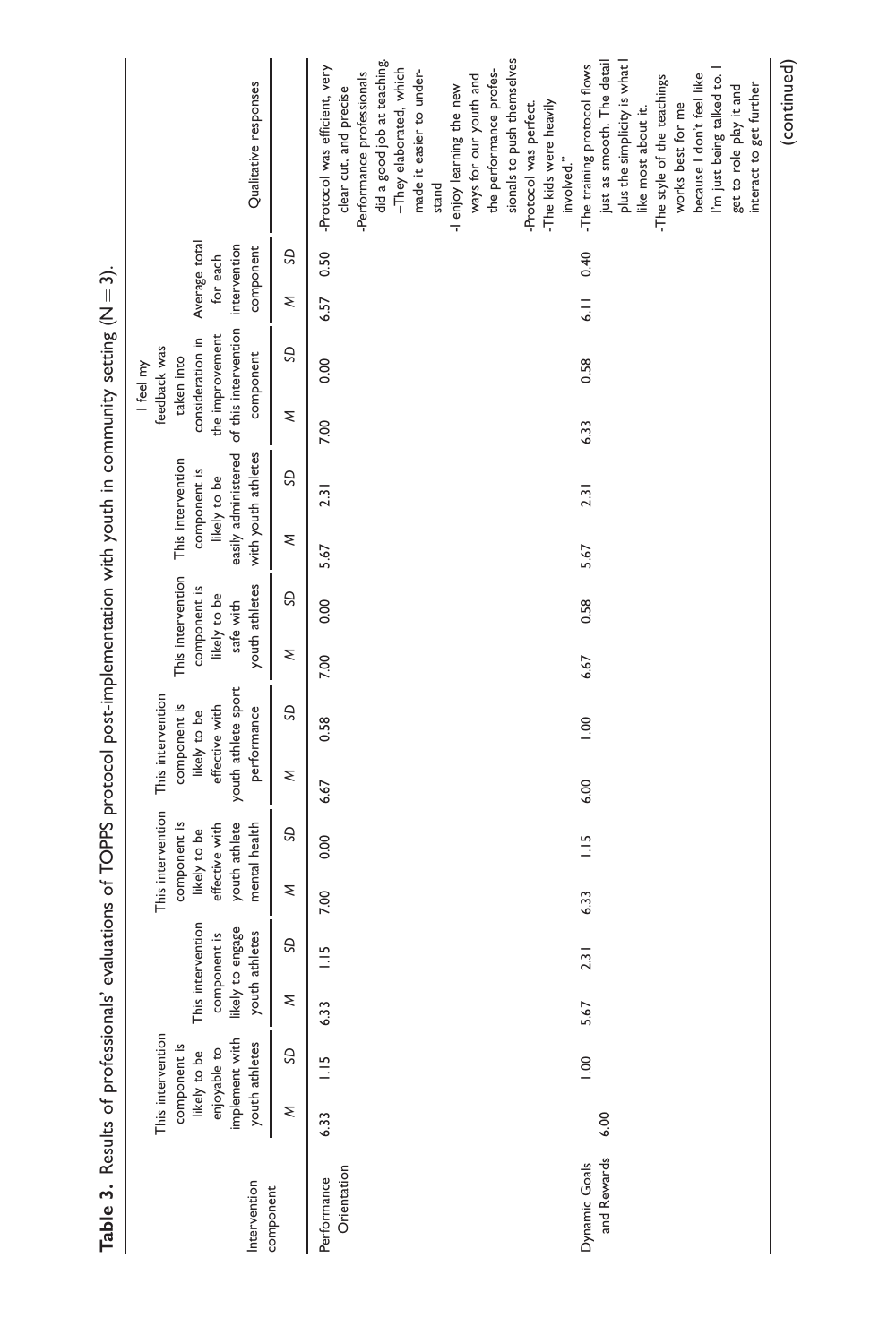| Intervention                                 |              | This intervention<br>implement with<br>youth athletes<br>component is<br>enjoyable to<br>likely to be | youth a      | This intervention<br>likely to engage<br>athletes<br>component is |              | This intervention<br>component is<br>youth athlete<br>effective with<br>mental health<br>likely to be |      | youth athlete sport<br>This intervention<br>component is<br>effective with<br>performance<br>likely to be |      | This intervention<br>youth athletes<br>component is<br>likely to be<br>safe with | with youth athletes<br>This intervention<br>component is<br>likely to be | easily administered |      | of this intervention<br>the improvement<br>consideration in<br>feedback was<br>component<br>taken into<br>I feel my | Average total<br>intervention<br>component<br>for each |              | Qualitative responses                                                                                                                                                                                                                                                                                                                          |
|----------------------------------------------|--------------|-------------------------------------------------------------------------------------------------------|--------------|-------------------------------------------------------------------|--------------|-------------------------------------------------------------------------------------------------------|------|-----------------------------------------------------------------------------------------------------------|------|----------------------------------------------------------------------------------|--------------------------------------------------------------------------|---------------------|------|---------------------------------------------------------------------------------------------------------------------|--------------------------------------------------------|--------------|------------------------------------------------------------------------------------------------------------------------------------------------------------------------------------------------------------------------------------------------------------------------------------------------------------------------------------------------|
| component                                    | ξ            | SD                                                                                                    | ξ            | S                                                                 | ξ            | SD                                                                                                    | ξ    | GS                                                                                                        | ξ    | SD                                                                               | ξ                                                                        | GS                  | ξ    | SD                                                                                                                  | ξ                                                      | S            |                                                                                                                                                                                                                                                                                                                                                |
|                                              |              |                                                                                                       |              |                                                                   |              |                                                                                                       |      |                                                                                                           |      |                                                                                  |                                                                          |                     |      |                                                                                                                     |                                                        |              | needed from me as a per-<br>-The list was very easy to go<br>-The kids responded well to<br>over and implement with<br>understanding of what is<br>the protocol. The kids<br>were well engaged and<br>formance professional.<br>the kids.                                                                                                      |
| Performance<br>Planning                      | 6.00         | 0.001                                                                                                 | 5.67         | 2.31                                                              | 7.00         | 0.00                                                                                                  | 6.67 | 0.58                                                                                                      | 6.67 | 0.58                                                                             | 6.33                                                                     | 0.58                | 7.00 | 0.00                                                                                                                | 6.48                                                   | 0.50         | performance professional<br>Everything was great, the<br>-The protocol was self-<br>explanatory.<br>active.                                                                                                                                                                                                                                    |
| Goal Inspiration<br>Appreciation<br>Exchange | 5.67<br>7.00 | $\frac{15}{0.00}$                                                                                     | 5.67<br>7.00 | 1.52<br>0.00                                                      | 6.67<br>7.00 | 0.58<br>0.00                                                                                          | 7.00 | 0.00<br>0.00                                                                                              | 7.00 | 0.00<br>0.00                                                                     | 7.00<br>6.67                                                             | 0.58                | 7.00 | 0.00<br>0.00                                                                                                        | 6.53<br>7.00                                           | 0.60<br>0.00 | -The packet was very simple<br>well, just needed a little<br>-Possibly need more boxes<br>extra explaining for the<br>explained it thoroughly.<br>-The kids responded very<br>instructor did well to<br>to understand. The<br>-Very easy and simple.<br>Everything was great.<br>for more names.<br>younger kids.<br>explain.<br>$\frac{1}{2}$ |
|                                              |              |                                                                                                       |              |                                                                   |              |                                                                                                       |      |                                                                                                           |      |                                                                                  |                                                                          |                     |      |                                                                                                                     |                                                        |              | (continued)                                                                                                                                                                                                                                                                                                                                    |

Table 3. Continued.

Table 3. Continued.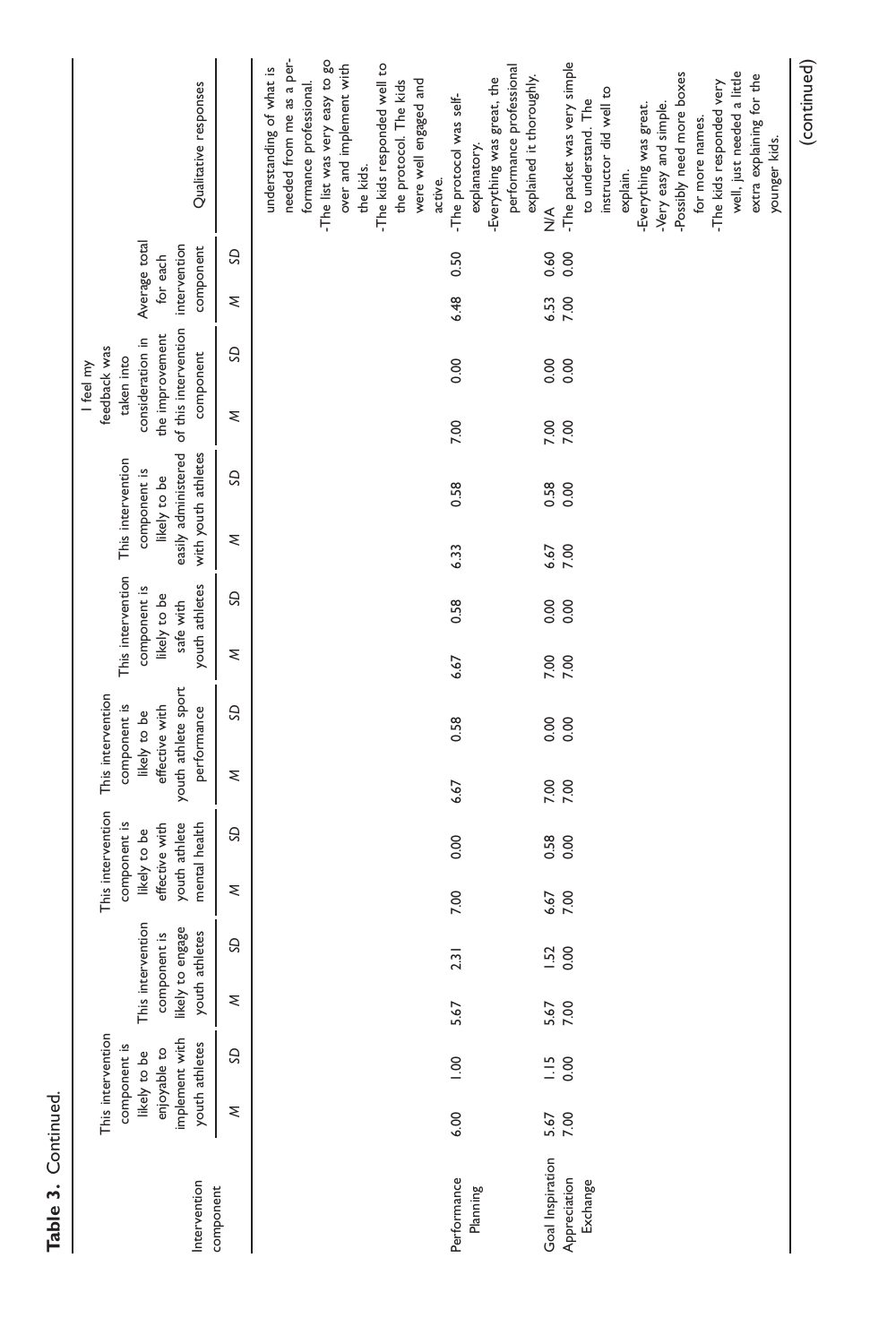| Qualitative responses                                                                                               |           |                         | -tt is very simple and under-<br>-May be difficult for younger<br>-The protocol flowed great.<br>standable. | youth to comprehend. |                         |                  |                                  |                |  |
|---------------------------------------------------------------------------------------------------------------------|-----------|-------------------------|-------------------------------------------------------------------------------------------------------------|----------------------|-------------------------|------------------|----------------------------------|----------------|--|
|                                                                                                                     |           | $\frac{4}{2}$           |                                                                                                             | ∖<br>N∕              | ≸                       | $\frac{1}{2}$    | $\frac{1}{2}$                    |                |  |
| component<br>for each                                                                                               | SD        | 0.32                    | 0.96                                                                                                        | 0.12                 | 0.18                    | 0.18             | 0.16                             |                |  |
| Average total<br>intervention                                                                                       | ξ         | 6.76                    | 5.52                                                                                                        | 6.95                 | 6.86                    | 6.81             | 6.91                             |                |  |
| of this intervention<br>the improvement<br>consideration in<br>feedback was<br>component<br>taken into<br>I feel my | SD        | 0.00                    | 0.00                                                                                                        | 0.00                 | 0.00                    | 0.00             | 0.00                             |                |  |
|                                                                                                                     | Σ         | 7.00                    | 7.00                                                                                                        | 7.00                 | 7.00                    | 7.00             | 7.00                             |                |  |
| easily administered<br>with youth athletes<br>This intervention<br>component is<br>likely to be                     | SD        | 0.00                    | 1.53                                                                                                        | 0.00                 | 0.58                    | 0.58             | 0.00                             |                |  |
|                                                                                                                     | ξ         | 7.00                    | 4.67                                                                                                        | 7.00                 | 6.67                    | 6.67             | 7.00                             |                |  |
| This intervention<br>youth athletes<br>component is<br>likely to be<br>safe with                                    | SD        | 0.00                    | $\frac{5}{1}$                                                                                               | 0.00                 | 0.00                    | 0.00             | 0.00                             |                |  |
|                                                                                                                     | Σ         | 7.00                    | 6.33                                                                                                        | 7.00                 | 7.00                    | 7.00             | 7.00                             |                |  |
| youth athlete sport<br>This intervention<br>component is<br>effective with<br>performance<br>likely to be           | SD        | 0.00                    | $\overline{.73}$                                                                                            | 0.00                 | 0.00                    | 0.58             | 0.00                             |                |  |
|                                                                                                                     | ξ         | 7.00                    | 5.00                                                                                                        | 7.00                 | 7.00                    | 6.67             | 7.00                             |                |  |
| This intervention<br>component is<br>youth athlete<br>mental health<br>effective with<br>likely to be               | SD        | 0.58                    | 0.58                                                                                                        | 0.00                 | 0.00                    | 0.58             | 0.00                             |                |  |
|                                                                                                                     | Σ         | 6.33                    | 5.33                                                                                                        | 7.00                 | 7.00                    | 6.67             | 7.00                             |                |  |
| This intervention<br>to engage<br>athletes<br>component is                                                          | S         | 0.58                    | $\frac{0}{100}$                                                                                             | 0.00                 | 0.58                    | 0.00             | 0.58                             |                |  |
| youth<br>likely 1                                                                                                   | ξ         | 6.67                    | 6.00                                                                                                        | <b>P.OO</b>          | 6.67                    | 7.00             | 6.67                             |                |  |
| implement with<br>This intervention<br>youth athletes<br>likely to be<br>component is<br>enjoyable to               | SD        | 0.58                    | $\frac{1}{2}$                                                                                               | 0.58                 | 0.58                    | 0.58             | 0.58                             |                |  |
|                                                                                                                     | Σ         | 6.33                    | 4.33                                                                                                        | 6.67                 | 6.67                    | 6.67             | 6.67                             |                |  |
| Intervention                                                                                                        | component | Performance<br>Timeline | Management<br>Financial                                                                                     | Environmental        | Control<br>Self-Control | Positive Request | Semi-Structured<br>Interview for | Choice Culture |  |

Note:  $M = Mean$ . SD = Standard Deviation. Note:  $M = Mean$ .  $SD = Standard Deviation$ .

Table 3. Continued. Table 3. Continued.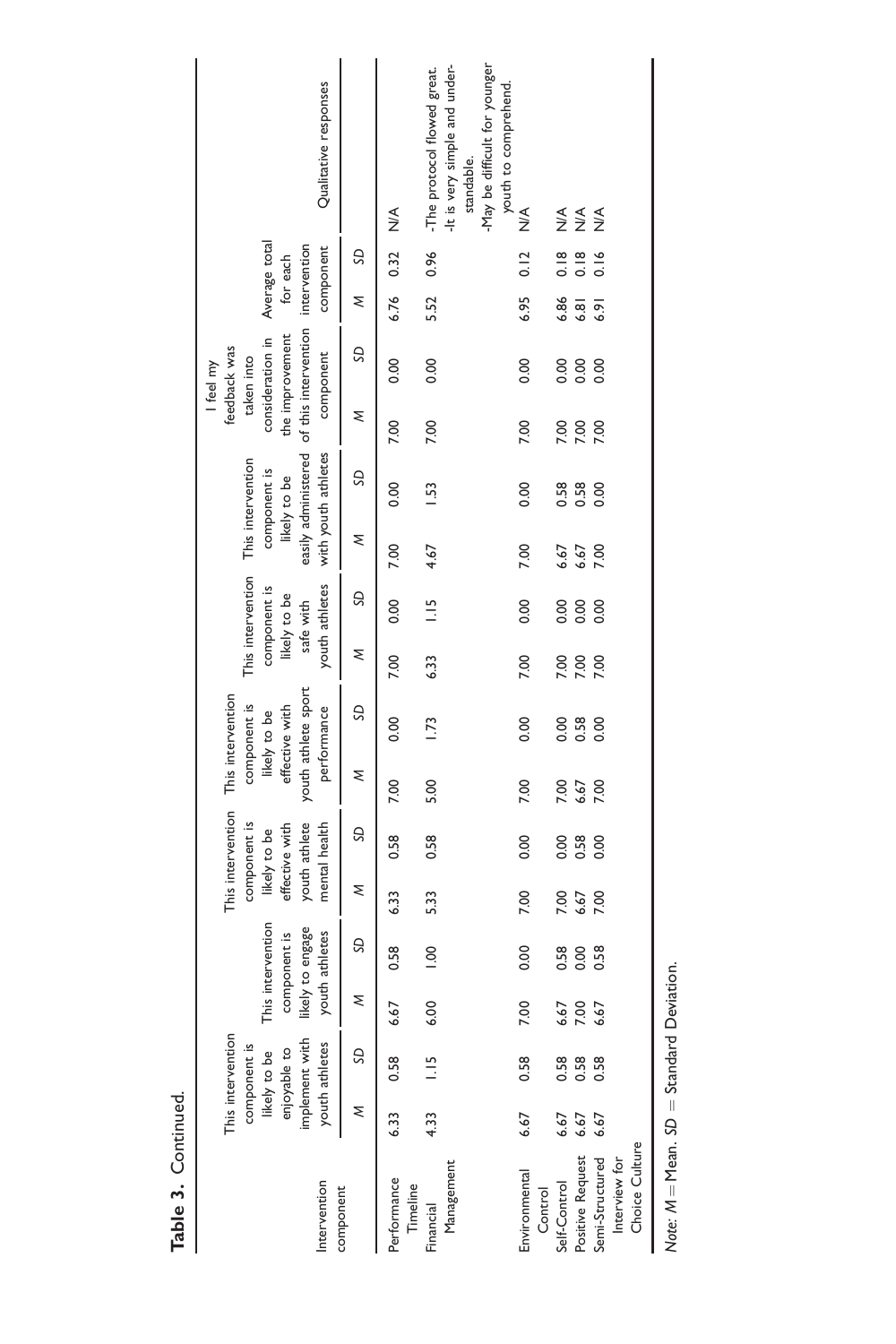| Variable                                            | Pre-intervention                  | Post-intervention | I month follow-up |
|-----------------------------------------------------|-----------------------------------|-------------------|-------------------|
| Symptoms check-list-90-Rev. <sup>39</sup>           |                                   |                   |                   |
| Psychoticism                                        | 74                                | 44                | 44                |
| Obsessive-compulsive                                | 72 (Clinical range)               | 52                | 40                |
| Paranoid ideation                                   | 72                                | 49                | 49                |
| Interpersonal sensitivity                           | 72 (Clinical range)               | 47                | 53                |
| Anxiety                                             | 72 (Clinical range)               | 37                | 44                |
| Phobic anxiety                                      | 68                                | 44                | 54                |
| Depression                                          | 64                                | 34                | 42                |
| Hostility                                           | 63                                | 40                | 40                |
| Somatization                                        | 45                                | 45                | 35                |
| Global Severity Index                               | 69                                | 40                | 43                |
| Beck Depress. Inv. II <sup>40</sup>                 |                                   |                   |                   |
| Total                                               | $19$ (mild)                       | I (minimal)       | I (minimal)       |
| Suicide Probability Scale (SPS) <sup>41</sup>       |                                   |                   |                   |
| Probability score                                   | 11 (Subclinical range)            | 10 (Subclinical   | 11 (Subclinical   |
|                                                     |                                   | range)            | range)            |
| Youth self report <sup>42</sup>                     |                                   |                   |                   |
| <b>Activities</b>                                   | 34 (Borderline clinical<br>range) | 49                | 65                |
| Social                                              | 48                                | 50                | 54                |
| Total competence                                    | 38 (Borderline clinical<br>range) | 52                | 63                |
| Anxious/depressed                                   | 84 (Clinical range)               | 50                | 51                |
| Withdrawn/depressed                                 | 66 (Borderline clinical<br>range) | 55                | 55                |
| Somatic complaints                                  | 51                                | 50                | 50                |
| Social problems                                     | 58                                | 50                | 50                |
| Thought problems                                    | 69 (Borderline clinical<br>range) | 51                | 52                |
| Attention problems                                  | 60                                | 54                | 53                |
| Rule-breaking behavior                              | 50                                | 50                | 50                |
| Aggressive behavior                                 | 60                                | 50                | 50                |
| Internalizing problems                              | 69 (Clinical range)               | 45                | 47                |
| <b>Externalizing problems</b>                       | 54                                | 42                | 40                |
| Total problems                                      | 65 (Clinical range)               | 42                | 42                |
| Affective problems                                  | 66 (Borderline clinical<br>range) | 50                | 50                |
|                                                     | 73 (Clinical)                     | 50                | 52                |
| Anxiety problems                                    |                                   | 50                | 50                |
| Somatic problems<br>Attention deficit/hyperactivity | 51<br>54                          | 52                | 51                |
| problems                                            |                                   |                   |                   |
| Oppositional defiant                                | 60                                | 52                | 51                |
| problems                                            |                                   |                   |                   |
| Conduct problems                                    | 50                                | 50                | 50                |
| Obsessive-compulsive                                | 80 (Clinical range)               | 52                | 58                |
| problems                                            |                                   |                   |                   |

Table 4. Pre, post, and 1-month follow-up results for outcome measures in case trial.

(continued)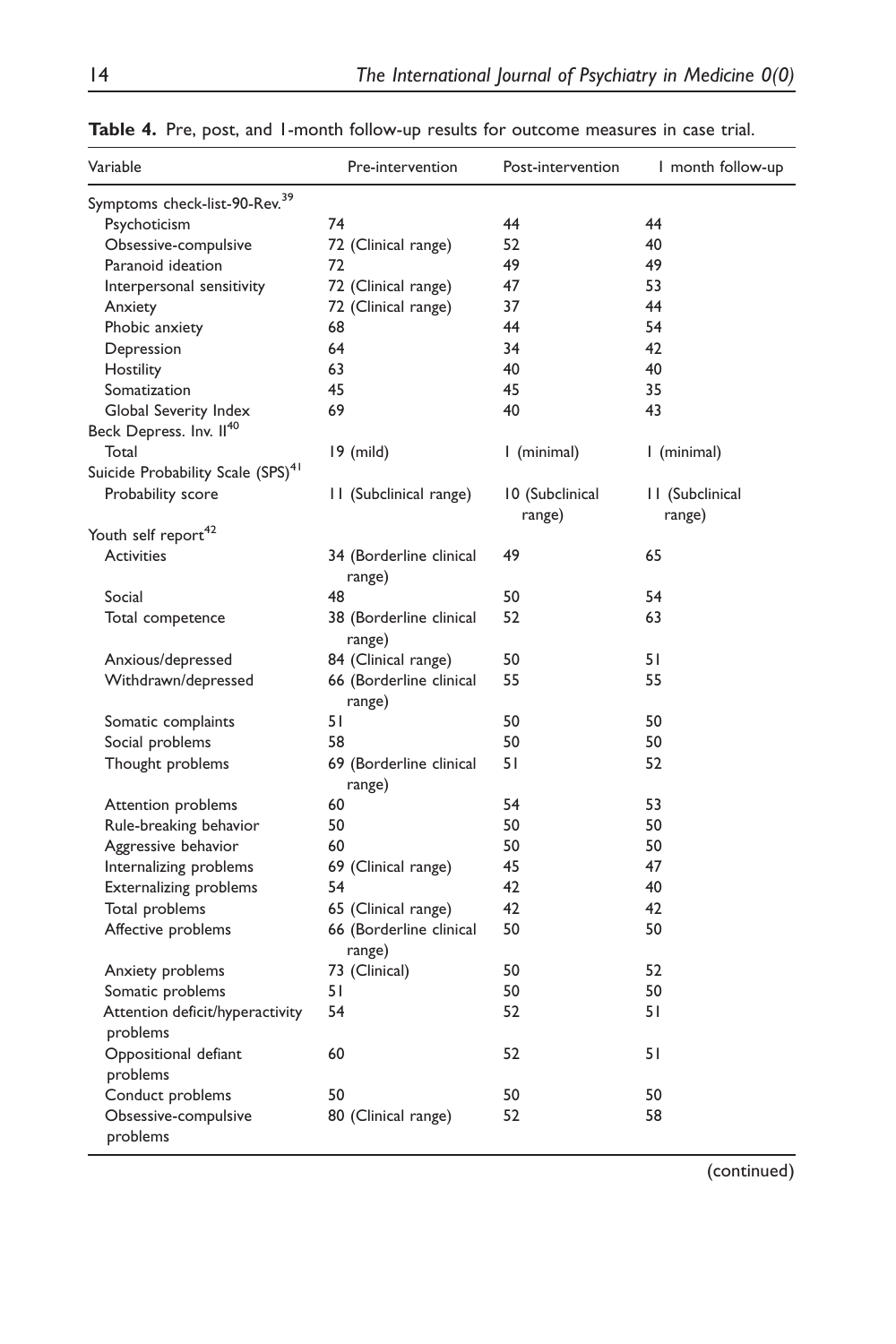| Variable                                                         | Pre-intervention                  | Post-intervention | I month follow-up |
|------------------------------------------------------------------|-----------------------------------|-------------------|-------------------|
| Post-traumatic stress<br>problems                                | 68 (Borderline clinical<br>range) | 50                | 50                |
| Positive qualities<br>Sport Interference Checklist <sup>43</sup> | 53                                | 63                | 51                |
| Interference with Sport<br>Training                              | 76                                | 42                | 46                |
| Interference with Sport<br>Competition                           | 60                                | 46                | 46                |

### Table 4. Continued.

presenting to the program her older sister (with whom she was close) left for college, and she was experiencing difficulties adjusting to new classmates in her transition to high school.

Informal role-plays and observations suggested the participant evidenced non-optimal social skills, particularly regarding intimacy in relationships. She felt incompetent in her social skills, which was particularly anxiety-provoking because she wanted to be accepted and do well for herself and others. She reported feelings associated with insecurity and anxiety due to not meeting the high demands of her very successful family. Her anxiety was negatively reinforced in several ways, including trips to her bedroom and bathroom when anxious to cope with distressful thoughts and hyperventilation, and sometimes being comforted by her mother after leaving school prematurely due to difficult social situations (Along these lines, attempting to understand and prevent errors during social interactions inherently desensitized her from feeling anxious). Her family also had a tendency of increasing their support when she cried.

Her responses to the K-SADS were consistent with a diagnosis of Social Anxiety Disorder. As seen in Table 4, several SCL90-R scores (a measure of psychiatric symptomology) were in the clinically significant range, including Psychoticism, Obsessive-Compulsive, Paranoid Ideation, Interpersonal Sensitivity, and Anxiety. Difficulties with flexible thinking and thought management were substantiated in her responses to the Youth Self Report, including elevations in Anxious/Depressed, Thought Problems, and Anxiety Problems, and Obsessive-Compulsive Problems. Her mood (as per BDI-II) was assessed to be in the Mild range of depressive symptomology, and she demonstrated subclinical suicidality (SPS). She reported worrisome thoughts, feeling she needed to be perfect, guilt, fear, nervousness, and worthlessness. She often spent time feeling the expectations of her parents were not being met. Her responses to the Sport Interference Checklist indicated relationship and mental health factors negatively impacted her sport performance in training, but not performance in competition. Her responses to the remaining subscales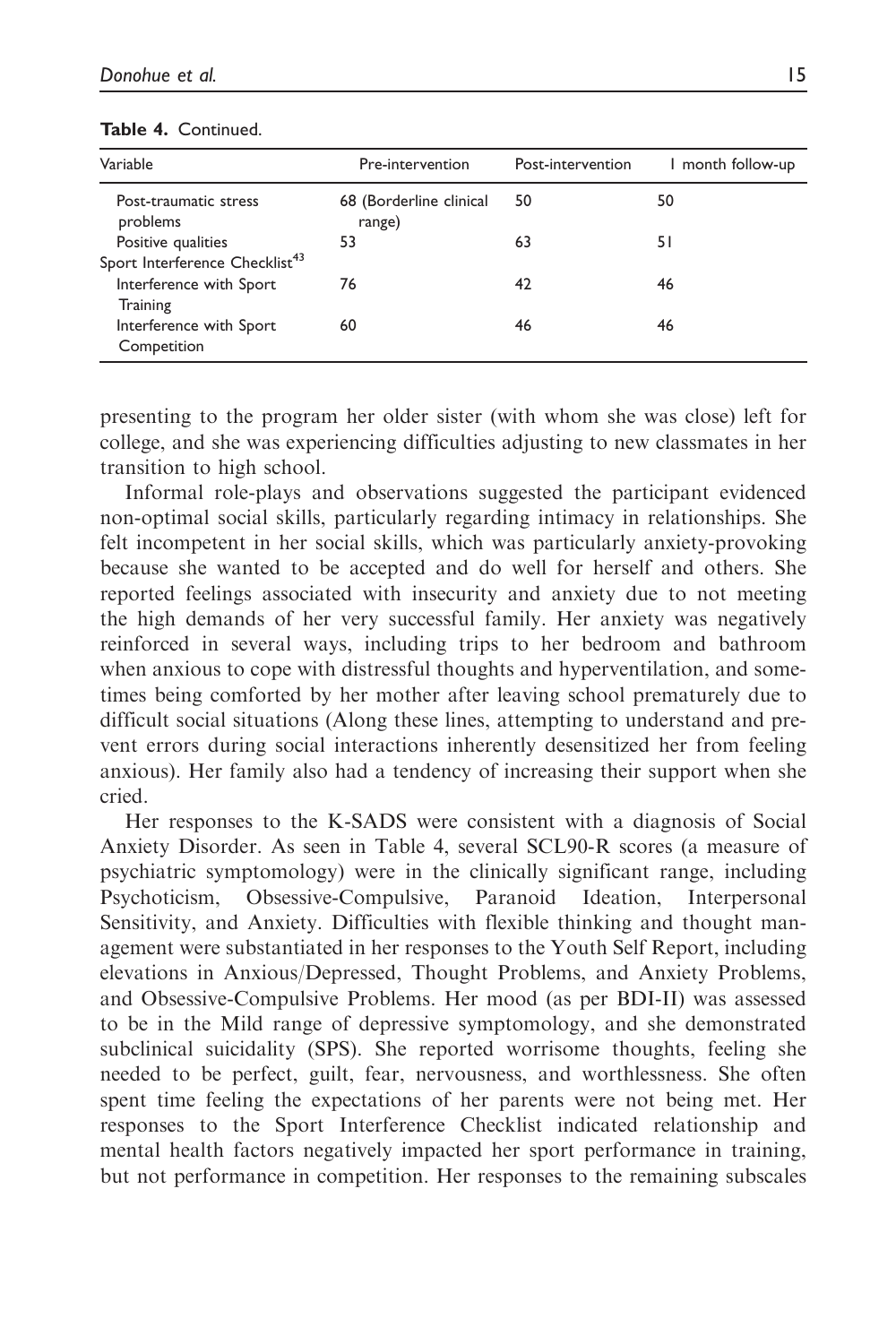were assessed to be in the non-clinical range. Some of her assessed positive character traits included standing up for the rights of others, fairness, and good sense of humor. She was significantly engaged in Taekwondo as a black belt and club sport soccer.

Case conceptualization and meeting approach. Performance meetings were based on a plan that was focused on teaching her both positive assertion (effectively requesting things that are desired) and negative assertion (responding competently in difficult or upsetting situations) through modeling and behavioral rehearsal, and assignments to gradually expose herself to increasingly anxietyprovoking social situations, within and outside of sports. Intervention protocols were essentially the same across scenarios in sport (e.g., coach on playing field) and general life (e.g., mother at home, classmate at school), both focusing on performance optimization within cultural context. Prior to treatment her family and coach were encouraged to provide her tangible rewards and descriptive praise when she exposed herself to novel social situations and practiced objective thinking. The plan involved teaching her to recognize early triggers to ruminating thoughts about negative experiences and manage dysfunctional thoughts with problem solving and cognitive restructuring exercises (i.e., Self-Control). Thus, it was planned to refocus her contingencies of reinforcement on skill development and rumination about positive thoughts and behaviors that were performed competently.

Meetings primarily focused on performance optimization in sports, mental health, relationships, doing well for others, and healthy intake (see Table 5 for intervention overview). Across interventions, the participant engaged in social skills training to assist behavioral and cognitive preparation in upcoming social situations. Initial assignments were focused in doing pleasant social activities. During these situations the participant practiced positive and objective thinking patterns and reinforcing her efforts with self-praise. Her family (mother, father, sister, brother) provided encouragement and reinforcement for any exposurebased efforts. As she developed confidence during social activities her exposurebased goals shifted to more difficult social activities (e.g., relevant to her goal to optimize sport performance she practiced giving directives while yelling during games).

Post- and follow-up assessments. Intervention integrity checks completed by the provider indicated that she provided the interventions with a high degree of fidelity  $(> 90\%$  protocol adherence for all interventions). The participant's post-intervention assessments (immediately post-intervention, 1-month followup) indicated that she no longer evidenced DSM-V diagnostic criteria for Social Anxiety Disorder, as per the K-SADS, outcome measures were all in the nonclinical range (see Table 4), and her mean score for post-intervention helpfulness was 6.7 (1 = extremely not helpful,  $7$  = extremely helpful). Therefore, the results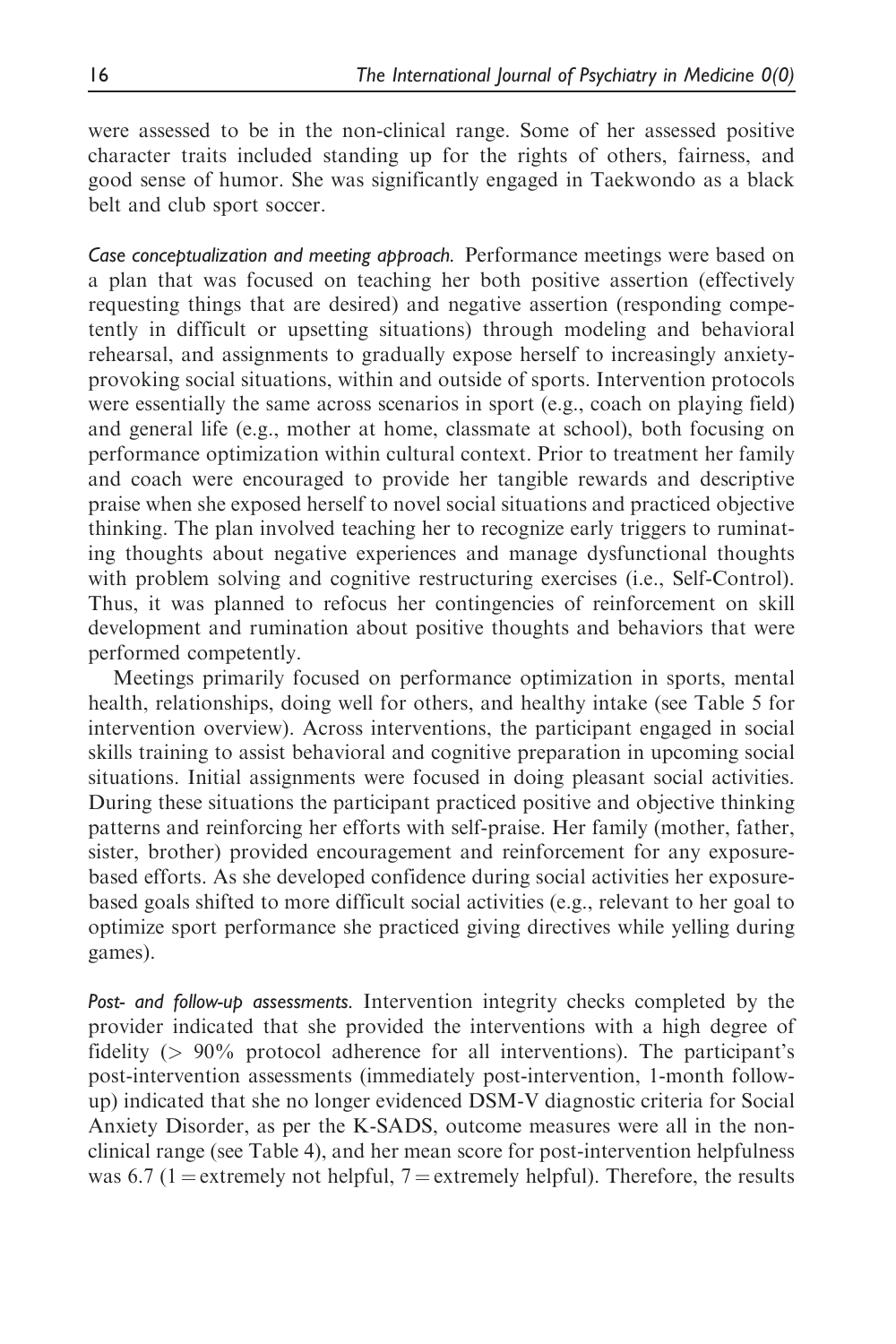| Intervention structure<br>(meeting number; persons                                        |                                                                                                                                                                                                                                                                                                                                                                                                                                                                                                      |
|-------------------------------------------------------------------------------------------|------------------------------------------------------------------------------------------------------------------------------------------------------------------------------------------------------------------------------------------------------------------------------------------------------------------------------------------------------------------------------------------------------------------------------------------------------------------------------------------------------|
| involved)                                                                                 | Participant/family reaction to intervention components                                                                                                                                                                                                                                                                                                                                                                                                                                               |
| Performance orientation<br>(meeting 1, participant,<br>mother)                            | Participant reserved but excited, enjoyed cultural review<br>(many things liked about her ethnic culture, disagreed her<br>ethnic culture was a big part of her life, she had experi-<br>enced offensive remarks relative to her ethnic culture but<br>did not want to address her culture in programming).<br>Participant & parent reported appreciation w/ review.                                                                                                                                 |
| Dynamic goals and<br>rewards (meetings I-<br>12. participant, mother,<br>father, brother) | Interested in learning assessment results. Participant<br>enjoyed reviewing her goal accomplishments and<br>receiving rewards from parents (e.g., money, pins, time<br>together w/ mother, visits from friends, trips hiking,<br>praise).                                                                                                                                                                                                                                                            |
| Performance planning<br>(meeting 2, participant,<br>mother)                               | Enthusiastically ranked each intervention for helpfulness to<br>prioritize interventions. Interventions ranked in following<br>order, beginning with most desired: Self-Control,<br>Reciprocity Awareness, Environmental Control, Positive<br>Request, Goal Inspiration, Performance Timeline, Job-<br>Getting Skills Training, Financial Management, Dream Job<br>Development, Cultural Enlightenment. Components<br>subsequently implemented successively and cumulatively<br>based on this order. |
| Reciprocity awareness<br>(meetings 2-3, 10, par-<br>ticipant, parents)                    | Participant and mother teary eyed during exchange of<br>things loved about one another, father told participant he<br>loved her humor and wit and appreciated mother's<br>dedication to family.                                                                                                                                                                                                                                                                                                      |
| Self-control (meetings 3-<br>4, participant, mother)                                      | Participant enjoyed learning to identify early triggers to<br>anxiety and ruminating thoughts, diaphragmatic breathing<br>to achieve calmness, solution generation, and imagery<br>associated with doing selected solutions. She reported<br>solution generation was most important skill. Mother<br>assisted sophisticated solutions.                                                                                                                                                               |
| Environmental control<br>(meetings 4-5, partici-<br>pant, mother, brother                 | Participant adept in reviewing stimuli that increased anxiety<br>and its management. Goal consistent activities stressed<br>participation with her mother and friends and martial<br>arts, whereas goal inconsistent activities included shop-<br>ping, eating unhealthy, and negative thinking.                                                                                                                                                                                                     |
| Positive request (meetings<br>5-6; participant &<br>mother)                               | Requests focused on her relationships (e.g. mother to listen<br>more often, father to increase allowance), and she often<br>smiled and reported the role-plays were fun.                                                                                                                                                                                                                                                                                                                             |

Table 5. Intervention structure and participant/family reactions during case trial.

(continued)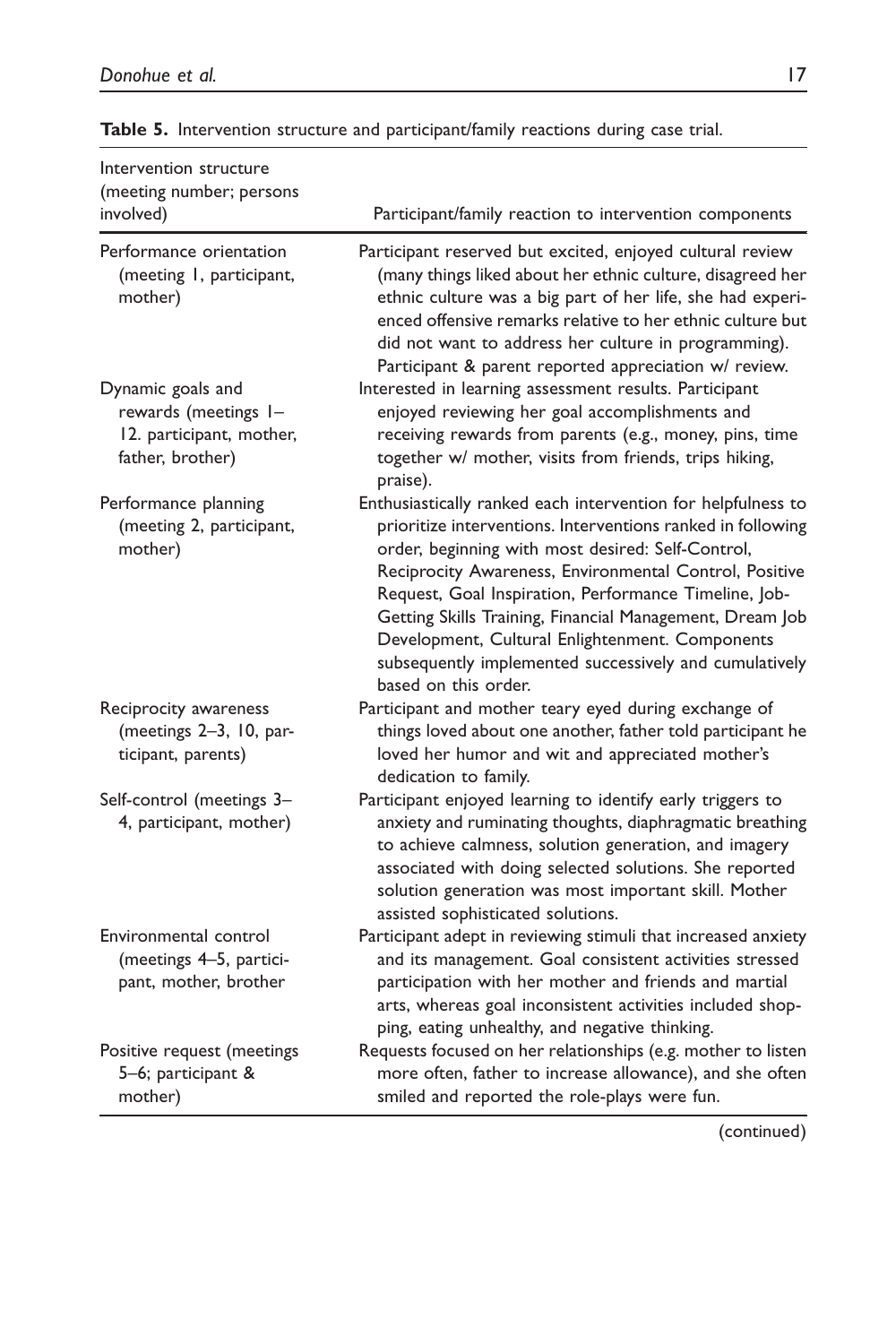| Intervention structure<br>(meeting number; persons<br>involved)                    | Participant/family reaction to intervention components                                                                                                                                                                                                                                                                                                                                                    |
|------------------------------------------------------------------------------------|-----------------------------------------------------------------------------------------------------------------------------------------------------------------------------------------------------------------------------------------------------------------------------------------------------------------------------------------------------------------------------------------------------------|
| Goal inspiration (meetings<br>6-7, participant,<br>mother, brother)                | Participant interested in being praiseworthy of self in<br>training and life outside of sport and she and her mother<br>enjoyed brainstorming possible positive consequences of<br>goal accomplishment (e.g. feeling better about self,<br>decreased stress, better sleep, assertiveness).                                                                                                                |
| Performance timeline<br>(meetings 7-8, partici-<br>pant, mother)                   | Participant chose to optimize her thoughts/perceptions and<br>training strategies immediately before her 2nd degree<br>black-belt training. She used Self-Control component to<br>establish neutral and positive thoughts to accomplish this<br>skill during trials in office and at home.                                                                                                                |
| Job-getting skills training<br>(meeting 8-9, partici-<br>pant, mother)             | Participant enjoyed role-playing calls to potential employers<br>and soliciting job interviews. Mother helped brainstorm<br>potential employers and create resume.                                                                                                                                                                                                                                        |
| Dream job development<br>(meetings 9-10, partici-<br>pant, parents)                | Desirable aspects of participant's dream job included love<br>for art, theatre, humor, need to be fun, higher pay than<br>teacher, travel, vacation days, 40 hours a week, personal<br>office, higher education requirement, retirement at age<br>60, being her own boss. Mother provided supportive<br>comments. Ultimately decided on art therapy, which was<br>inspired by her participation in TOPPS. |
| Financial management<br>(meeting 11, partici-<br>pant, parents)                    | Family liked standardized prompts to assist decreasing<br>expenses and increasing income (e.g. extra chores, stra-<br>tegic purchases, improvements in time management).<br>Participant appreciated budgeting for allowance and<br>reviewing long-term financial goals. Family created<br>financial bonuses for increased work around house.                                                              |
| Last meeting: intervention<br>generalization (meeting<br>12, participant, parents) | Progress in relationships, sport performance, mental health,<br>and avoidance of substances reviewed, including open-<br>ness to new social experiences, communication skills,<br>self-confidence/compassion.                                                                                                                                                                                             |

### Table 5. Continued.

of this case trial preliminarily support the safety and efficacy of TOPPS in an Asian American youth who presented with Social Anxiety Disorder.

# Future directions

The aforementioned Stage 0 and I studies suggest TOPPS may be a promising intervention for optimizing mental health and sport performance for youth from ethnic/racial minority and low-income neighborhoods. Stage II research will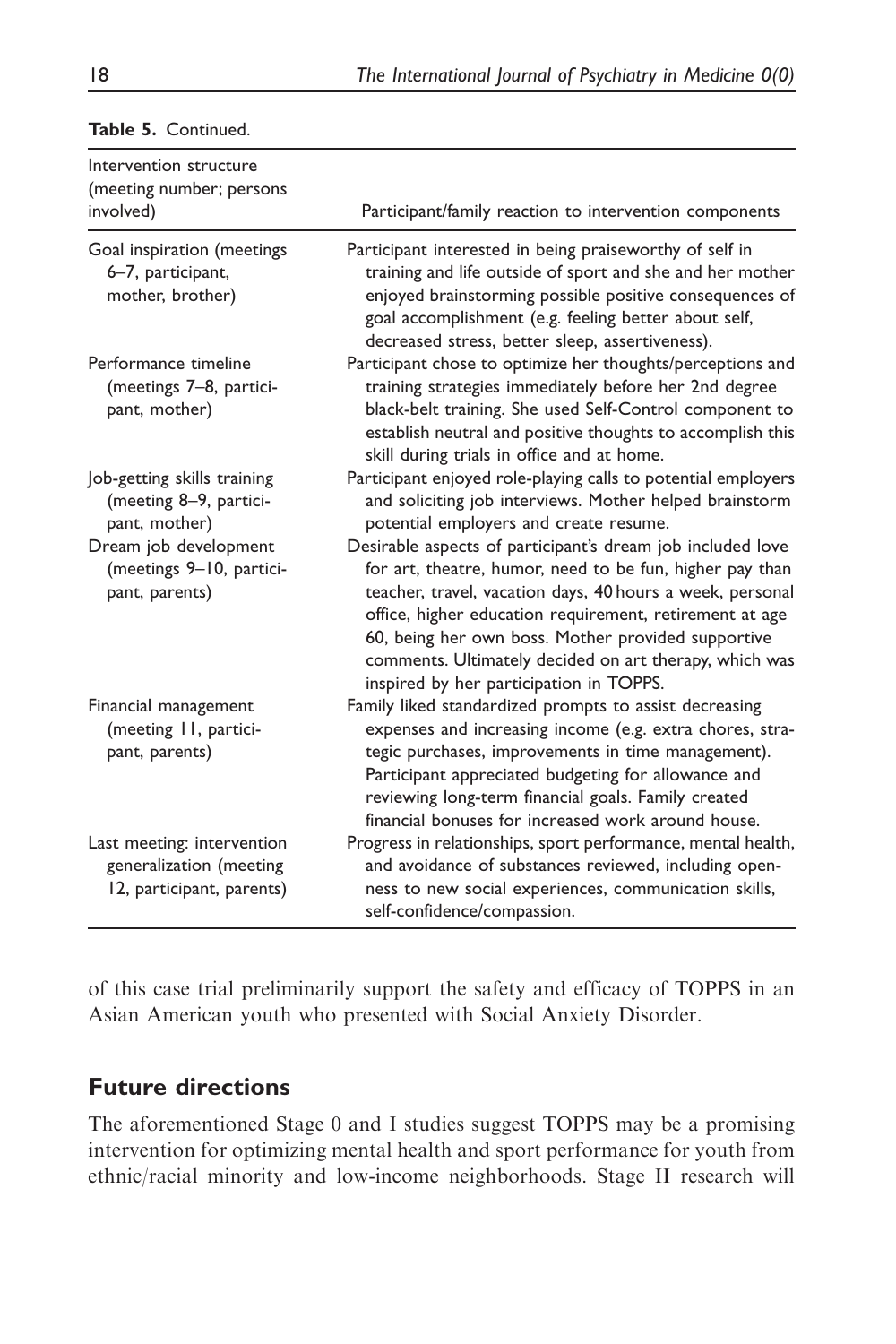involve assessment of stakeholders' (i.e., government officials, school administrators, parents, teachers) interest in supporting a controlled clinical evaluation of TOPPS in youth from predominately ethnic racial/minority and low-income neighborhoods.<sup>44</sup> Preliminary informal discussions with school administrators and granting institutions suggest a controlled clinical trial comparing this experimental condition to counseling services as usual is particularly warranted given the importance of recently publicized civic inequalities in the United States and other nations.

### Declaration of conflicting interests

The author(s) declared no potential conflicts of interest with respect to the research, authorship, and/or publication of this article.

### Funding

The author(s) received no financial support for the research, authorship, and/or publication of this article.

### ORCID iDs

Brad Donohue **b** <https://orcid.org/0000-0003-1261-0749> Alexandre Kieslich da Silva **b** <https://orcid.org/0000-0002-1370-5259> Fernanda Gabriel Santos da Silva D <https://orcid.org/0000-0002-2454-2870>

### **References**

- 1. Kataoka SH, Zhang L and Wells KB. Unmet need for mental health care among U. S. children: variation by ethnicity and insurance status. Am J Psychiatry 2002; 159: 1548–1555.
- 2. Liang J, Matheson BE and Douglas JM. Mental health diagnostic considerations in racial/ethnic minority youth. J Child Fam Stud 2016; 25: 1926–1940.
- 3. Garland AF, Lau AS, Yeh M, et al. Racial and ethnic differences in utilization of mental health services among high-risk youths. Am J Psychiatry 2005; 162: 1336–1343.
- 4. Lyon AR, Frazier SL, Mehta T, et al. Easier said than done: intervention sustainability in an urban after-school program. Adm Policy Ment Health 2011; 38: 504–517.
- 5. U.S. Department of Health and Human Services, Public Health Service. Mental health: culture, race, and ethnicity: a supplement to mental health: a report of the surgeon general. Rockville, MD: U.S. Department of Health and Human Services, Public Health Service, 2001.
- 6. Keller TE, Bost NS, Lock ED, et al. Factors associated with participation of children with mental health problems in structured youth development programs. *J Emot* Behav Disord 2005; 13: 141–151.
- 7. National Federation of State High School Associations. High school sports participation increases for 27th consecutive year, [www.nfhs.org/articles/high-school](http://www.nfhs.org/articles/high-school-sports-participation-increases-for-27th-consecutive-year)[sports-participation-increases-for-27th-consecutive-year](http://www.nfhs.org/articles/high-school-sports-participation-increases-for-27th-consecutive-year) (2016, accessed 17 March 2021).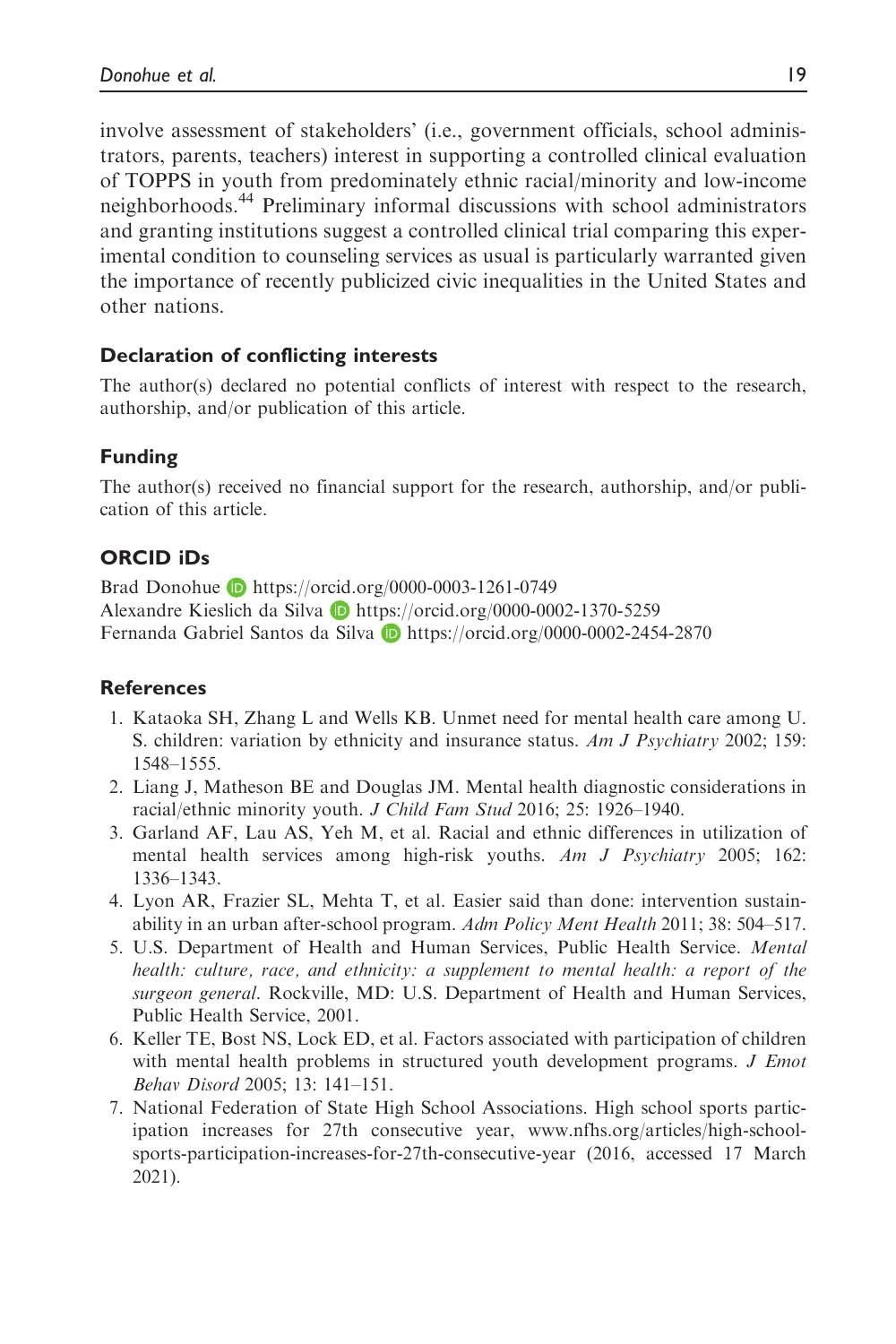- 8. Butler A, Chapman J, Forman E, et al. The empirical status of cognitive-behavioral therapy: a review of meta-analyses. Clin Psychol Rev 2006; 26: 17–31.
- 9. Huey SJ and Polo AJ. Evidence-based psychosocial treatments for ethnic minority youth. J Clin Child Adolesc Psychol 2008; 37: 262–301.
- 10. Donohue B, Gavrilova E, Strong M, et al. A sport-specific optimization approach to mental wellness for youth in low-income neighborhoods. Eur Phys Educ Rev 2020; 26: 695–712.
- 11. Vella SA. Mental health and organized youth sport. Kinesiol Rev 2019; 8: 229–236.
- 12. Azrin NH, McMahon PT, Donohue B, et al. Behaviour therapy for drug abuse: a controlled treatment outcome study. Behav Res Ther 1994; 32: 857–866.
- 13. Donohue B, Pitts M, Gavrilova Y, et al. A culturally sensitive approach to treating substance abuse in athletes using evidence-supported methods. J Clin Sport Psychol 2013; 7: 98–119.
- 14. Rounsaville BJ, Carroll KM and Onken LS. A stage model of behavioral therapies research: getting started and moving on from stage I. Clin Psychol Sci Pract 2001; 8: 133–142.
- 15. Onken LS, Carroll KM, Shoham V, et al. Reenvisioning clinical science. Clin Psychol Sci 2014; 2: 22–34.
- 16. Donohue B, Chow G, Pitts M, et al. Piloting a family-supported approach to concurrently optimise mental health and sport performance in athletes. Clin Case Stud 2015; 14: 159–323.
- 17. Chow G, Donohue B, Pitts M, et al. Utilising the optimum performance program in sports (TOPPS) to enhance relationships, mental strength and stability, and avoidance of unsafe sexual activity and substance misuse: results of single case-controlled trial. Clin Case Stud 2015; 14: 191–209.
- 18. Galante M, Donohue B and Gavrilova Y. The optimum performance programme in sports: a case of bulimia nervosa in a lean sport athlete. In: Breslin G and Leavy G (eds) Mental health and well-being interventions in sport: research, theory, and practice. London: Routledge, 2019, pp. 9–30.
- 19. Pitts M, Donohue B, Schubert KN, et al. A systematic case examination of the optimum performance programme in sports (TOPPS) in a combative sport. Clin Case Stud 2015; 14: 178–190.
- 20. Gavrilova Y, Donohue B and Galante M. Mental health and sport performance programming in athletes who present without pathology: a case examination supporting optimisation. Clin Case Stud 2017; 16: 234–253.
- 21. Donohue B, Dowd A, Philips C, et al. Controlled evaluation of a method to assist recruitment of participants into treatment outcome research and engage student athletes into substance abuse intervention. J Clin Sport Psychol 2016; 10: 272–288.
- 22. Donohue B, Gavrilova Y, Galante M, et al. Controlled evaluation of an optimisation approach to mental health and sport performance. J Clin Sport Psychol 2018; 12: 234–267.
- 23. Alegría M, Alvarez K, Ishikawa RZ, et al. Removing obstacles to eliminating racial and ethnic disparities. Health Aff (Millwood) 2016; 35: 991–999.
- 24. Hogue A and Liddle HA. Family-based treatment for adolescent substance abuse: controlled trials and new horizons in services research. J Fam Ther 2009; 31: 126–154.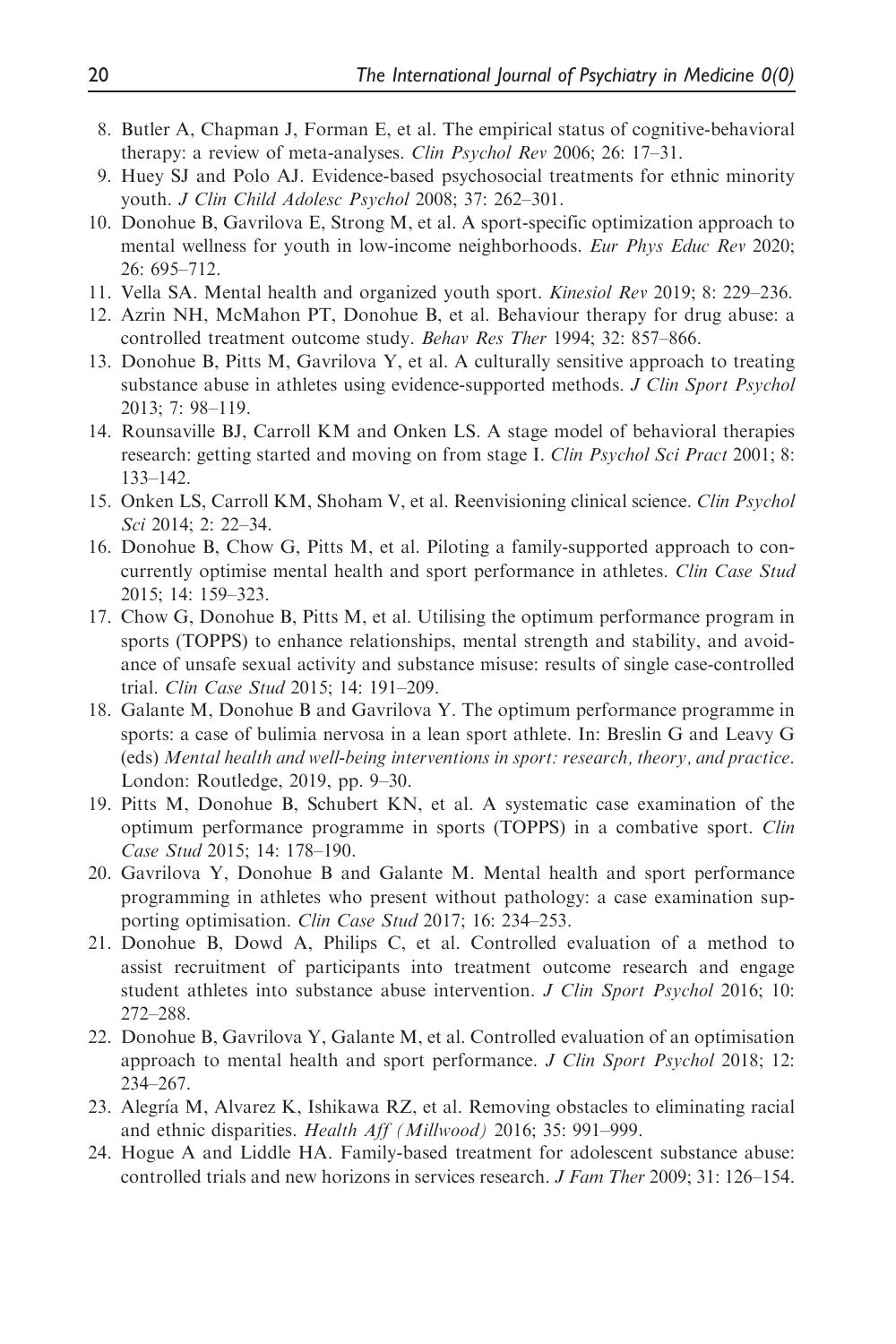- 25. Liddle HA, Dakof GA, Rowe CL, et al. Multidimensional family therapy as a community-based alternative to residential treatment for adolescents with substance use and co-occurring mental health disorders. *J Subst Abuse Treat* 2018; 90: 47–56.
- 26. Biggin IJR, Burns JH and Uphill M. An investigation of athletes' and coaches' perceptions of mental ill-health in elite athletes. J Clin Sport Psychol 2017; 11: 126–147.
- 27. Moreland JJ, Coxe KA and Yang J. Collegiate athletes mental health services utilization: a systematic review of conceptualizations, operationalizations, facilitators, and barriers. J Sport Health Sci 2018; 7: 58–69.
- 28. Shanmugam V, Jowett S and Meyer C. Interpersonal difficulties as a risk factor for athletes eating psychopathology. Scand J Med Sci Sports 2014; 24: 469–476.
- 29. Turrisi R, Mastroleo NR, Mallett KA, et al. Examination of the mediational influences of peer norms, environmental influences, and parent communications on heavy drinking in athletes and nonathletes. Psychol Addict Behav 2007; 21: 453–461.
- 30. Goldstein NES, Kemp KA, Leff SS, et al. Guidelines for adapting manualized interventions for new target populations: a step-wise approach using anger management as a model. Clin Psychol (New York) 2012; 19: 385–401.
- 31. Donohue B, Strada MJ, Rosales R, et al. The semistructured interview for consideration of ethnic culture in therapy scale: initial psychometric and outcome support. Behav Modif 2006; 30: 867–891.
- 32. Basch CE. Focus group interviews: an underutilized research technique for improving theory and practice in health education. Health Educ Q 1987; 14: 411–448.
- 33. Sterling-Turner HE, Watson TS, Wildmon M, et al. Investigating the relationship between training type and treatment integrity. Sch Psychol Q 2001; 16: 56–67.
- 34. Bowen DJ, Kreuter M, Spring B, et al. How we design feasibility studies. Am J Prev Med 2009; 36: 452–457.
- 35. O'Neill M, Calder A and Allen B. Australian parents perceptions of the issues faced by their adolescent high performance sports children in balancing school and sport. J Sports Pedag Phys Educ 2015; 6: 1–12.
- 36. Pavlidis G and Gargalianos D. High performance athletes' education: value, challenges and opportunities. J Phys Educ Sport 2014; 14: 293-300.
- 37. Orvaschel H, Puig-Antich J, Chambers W, et al. Retrospective assessment of prepubertal major depression with the Kiddie-SADS-E. J Am Acad Child Psychiatry 1982; 21: 392–397.
- 38. Kaufman J, Birmaher B, Axelson D, et al. The Kiddie Schedule for Affective Disorders and Schizophrenia for School-Aged Children (K-SADS-PL DSM-5). New Haven, CT: Advanced care for intervention and services research (ACISR) for early onset mood and anxiety disorders, Western Psychiatric Institute and Clinic, Child and Adolescent Research and Education (CARE) Program, Yale University, 2016.
- 39. Derogatis LR, Rickels K and Rock A. The SCL–90 and the MMPI: a step in the validation of a new self–report scale. Br J Psychiatry 1976; 128: 280–289.
- 40. Beck AT, Steer RA and Brown G. Beck depression inventory II manual. San Antonio, TX: The Psychological Corporation, 1996.